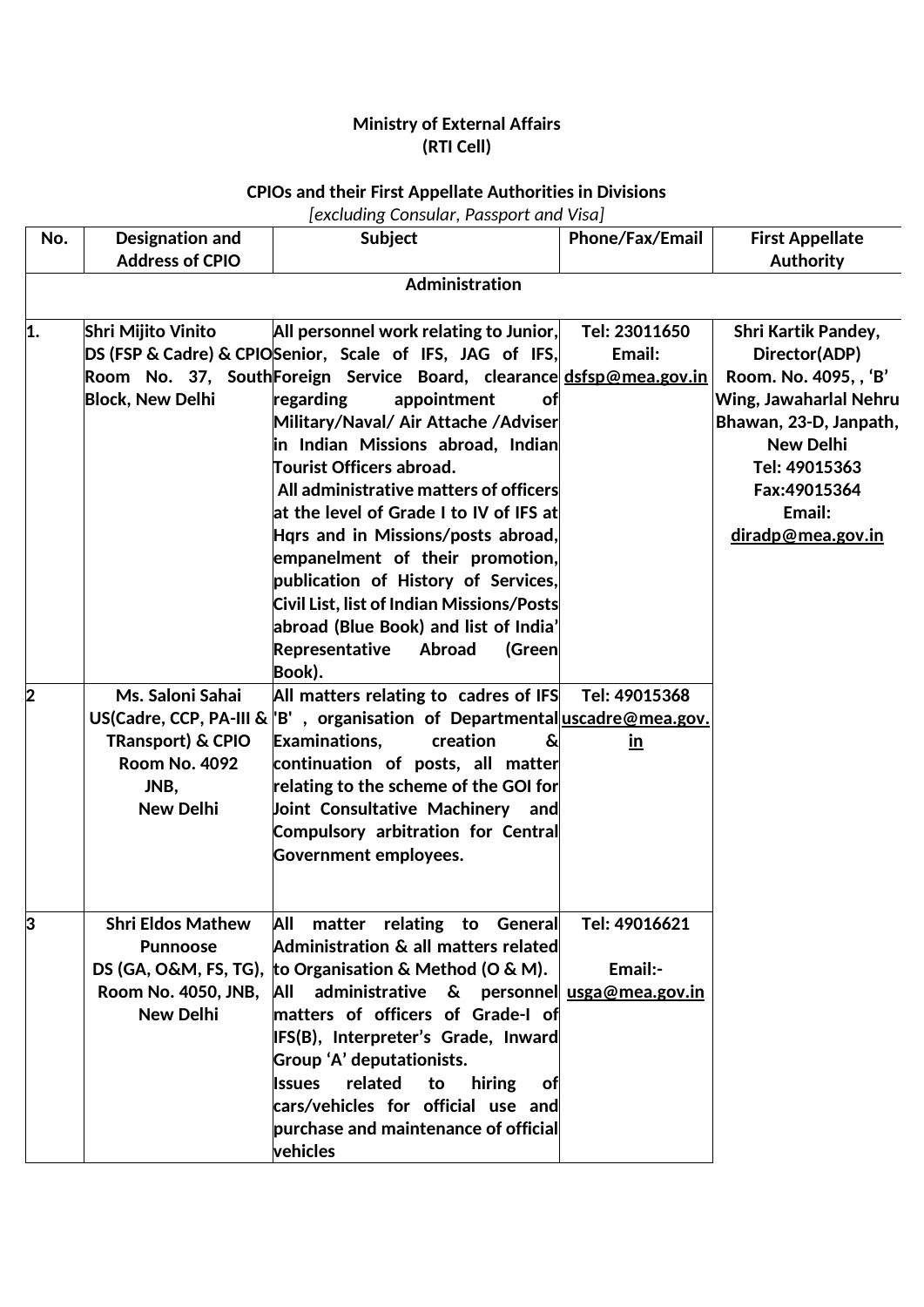| 4              |   | $US(LC)$ ,<br>Room No. 4044, JNB,<br><b>New Delhi</b>                                                            | Shri Ajay Kumar Singh, All matter relating to Local Cadre                                                                                                                                                                                           | Tel: 49018125<br>Email:<br>uslc@mea.gov.in                          | <b>Shri Kartik Pandey</b><br>Director(ADP)<br>Room. No. 4095, , 'B'<br>Wing, Jawaharlal Nehru<br>Bhawan, 23-D, Janpath,<br><b>New Delhi</b><br>Tel: 49015363<br>Fax:49015364<br>Email:<br>diradp@mea.gov.in |
|----------------|---|------------------------------------------------------------------------------------------------------------------|-----------------------------------------------------------------------------------------------------------------------------------------------------------------------------------------------------------------------------------------------------|---------------------------------------------------------------------|-------------------------------------------------------------------------------------------------------------------------------------------------------------------------------------------------------------|
|                | 5 | & CPIO<br>Room No. 4055, , 'A'<br>Bhawan, 23-D, Janpath,<br>New Delhi-11                                         | Shri Satya Veer Singh, All matter relating to preparation of<br>Under Secretary (Cash) bills on pay and other claims, audit<br>objections,<br>issue<br>of<br>16/Calculation of Income<br>Tax,<br>Wing, Jawaharlal Nehrumaintenance of GPF accounts. | Tel: 49015201<br>Email:<br>Form uscash@mea.gov.i<br>$\underline{n}$ | <b>Shri Kartik Pandey</b><br>Director(ADP)<br>Room. No. 4095, , 'B'<br>Wing, Jawaharlal Nehru<br>Bhawan, 23-D, Janpath,<br><b>New Delhi</b><br>Tel: 49015363<br>Fax: 49015364                               |
| $\overline{6}$ |   | <b>Shri SL Mallik</b><br>US (Admn, PF, PG),<br>Room No. 4071, 4th<br>Floor, 'B' Wing, JNB,<br>New Delhi.         | All matters relating to local cadre and<br>all personnel administrative matters<br>in respect of ex-cadre personal staff<br>of offices of EAM and MOSs, BOS, ex-<br>cadre PA/PS, UDC (Telegraphists),<br><b>Analysts/Research Assistants etc.</b>   | Tel: 49015367<br>E-Mail:<br>uspf@mea.gov.in                         | Email:<br>diradp@mea.gov.in                                                                                                                                                                                 |
|                |   | Shri Subhash Chandra Administrative<br><b>Kain</b><br>US (PC, PD, PE)<br>Room no. 4090, JNB,<br><b>New Delhi</b> | and<br>personnel<br>matters of the officials of Assistant/<br><b>Cypher Assistant grade.</b><br>All administration and personnel<br>matters of the officials of UDC/LDC<br>grade & MTS staff.                                                       | Tel: 49015365<br>E-Mail:<br>uspc@mea.gov.in                         |                                                                                                                                                                                                             |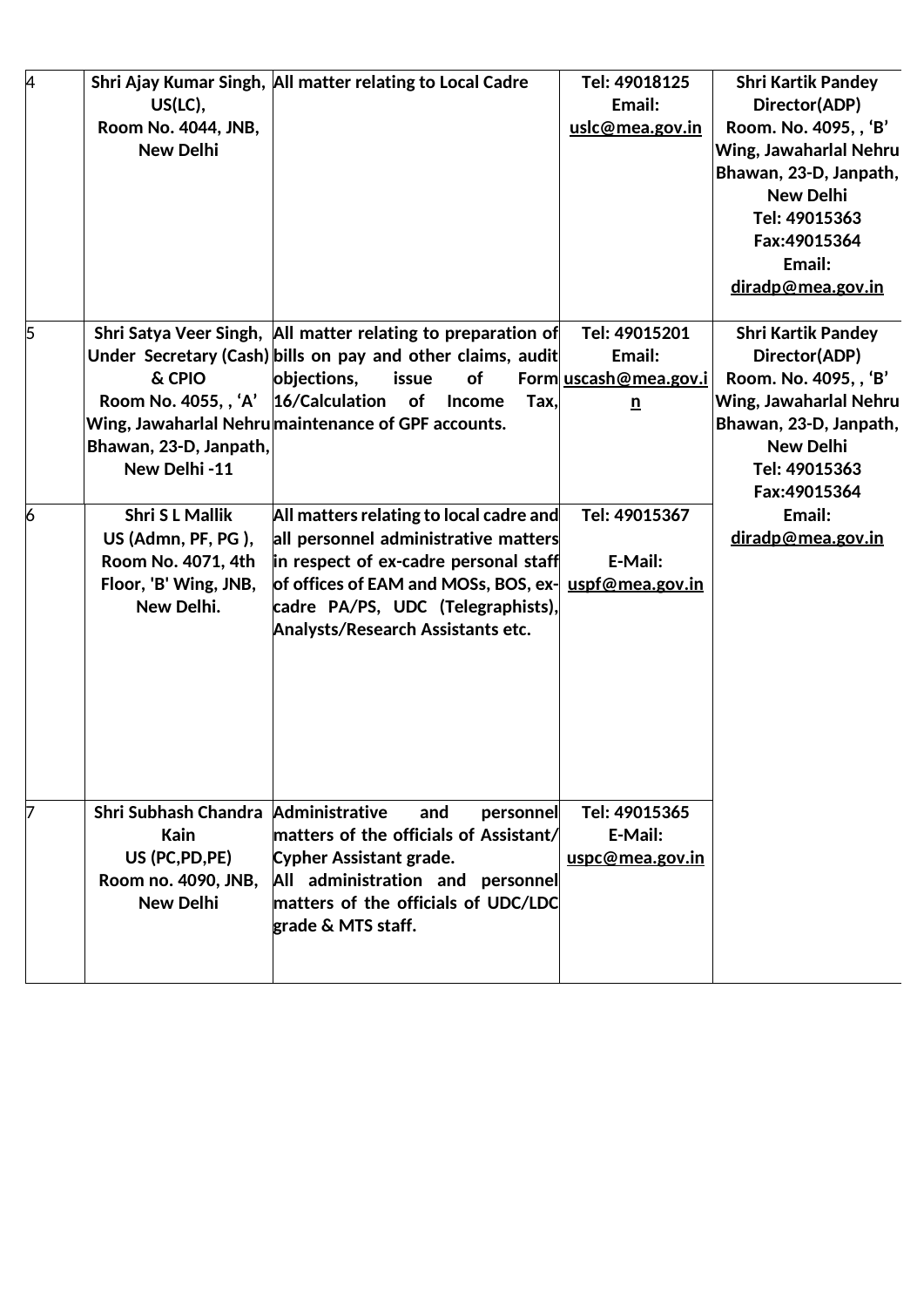| $\overline{8}$ | Shri T D Bhutia           | All matters relating to Stenographers                                      | Tel: 49015369               | <b>Shri Kartik Pandey,</b> |
|----------------|---------------------------|----------------------------------------------------------------------------|-----------------------------|----------------------------|
|                | DS(PB & Pension)          | Cadre, SEB excluding cadre, seniority                                      | Email:                      | Director(ADP)              |
|                | Room No. 4056,            | and promotion related issues.                                              | uspb@mea.gov.in             | Room. No. 4095, , 'B'      |
|                | Jawaharlal Nehru          |                                                                            |                             | Wing, Jawaharlal Nehru     |
|                | Bhawan (JNB), 23 - D,     |                                                                            |                             | Bhawan, 23-D, Janpath,     |
|                | Janpath, New Delhi        |                                                                            |                             | <b>New Delhi</b>           |
|                |                           |                                                                            |                             | Tel: 49015363              |
|                |                           |                                                                            |                             | Fax:49015364               |
|                |                           |                                                                            |                             | Email:                     |
|                |                           |                                                                            |                             | diradp@mea.gov.in          |
|                |                           | <b>AMS</b>                                                                 |                             |                            |
| 9              | Shri Col.Upmanyu SinghAll | related<br>India's<br>matters<br>to                                        | Ph: 23010754                | Shri Gouranglal Das,       |
|                |                           | Rathore, OSD (AMS) & relations with United States and                      | Email:                      | JS (AMS)                   |
|                | CPIO, Room No. 271        | Canada.                                                                    |                             |                            |
|                |                           |                                                                            | <u>osdams.usr@mea.gov.i</u> | <b>Room No. 179,</b>       |
|                | <b>South Block</b>        |                                                                            | $\underline{\mathbf{n}}$    | South Block, New           |
|                | New Delhi-11              |                                                                            |                             | Delhi - 11                 |
|                |                           |                                                                            |                             | Ph: 23792070               |
|                |                           |                                                                            |                             | Fax: 23011996              |
|                |                           |                                                                            |                             | Email:                     |
|                |                           |                                                                            |                             | <u>isams@mea.gov.in</u>    |
|                |                           | <b>A&amp;RM</b>                                                            |                             |                            |
| 10             | Shri Charan Singh,        | All matters relating to Archives and                                       | Tel.23014129                | Shri Manohar Ram,          |
|                | $SO(A & RM)$ & CPIO,      | <b>Record Management of MEA</b>                                            | Email.                      | <b>Joint Secretary</b>     |
|                | <b>C1 Hutments.</b>       |                                                                            | soarm@mea.gov.in            | $(A&RM-II)$                |
|                | <b>New Delhi</b>          |                                                                            |                             | Room No. 3123,             |
|                |                           |                                                                            |                             | 'A'Wing,                   |
|                |                           |                                                                            |                             | Jawaharlal Nehru           |
|                |                           |                                                                            |                             | Bhawan, 23-D               |
|                |                           |                                                                            |                             | Janpath, New Delhi-        |
|                |                           |                                                                            |                             | 11                         |
|                |                           |                                                                            |                             | Tel. 49015208              |
|                |                           |                                                                            |                             | Email:                     |
|                |                           |                                                                            |                             | jsarm@mea.gov.in           |
|                |                           | <b>Boundary Cell</b>                                                       |                             |                            |
| 11             | L.T. Col. Vivek Malik     |                                                                            | Tel: 49015235               |                            |
|                | Head (Boundary Cell), &   |                                                                            | Email:                      | <b>VACANT</b>              |
|                | <b>CPIO</b>               |                                                                            | dirbdy@mea.gov.in           |                            |
|                | Room No. 3065, JNB,       |                                                                            |                             |                            |
|                | <b>New Delhi</b>          |                                                                            |                             |                            |
|                |                           | <b>Bureau of Security (BOS)</b>                                            |                             |                            |
| 12             | Shri Tanuj Shnakar,       | All matters relating to security of                                        | Tel. 49015252               | Shri Pawan Kumar Rai       |
|                | US (BOS-II),              | Indian Missions abroad, hiring of                                          | Email:                      | JS(PERS)                   |
|                | Room No. 1038, JNB,       | security companies and usbos 2@mea.gov.i R. No. 73, South Block,<br>privat |                             |                            |
|                | <b>New Delhi</b>          | processing requests for installation                                       |                             | <b>New Delhi</b>           |
|                |                           | of security equipments of Missions,                                        | $\mathbf{n}$                | Tel: 23015749,             |
|                |                           | Security verification and vetting.                                         |                             | 23012941                   |
|                |                           |                                                                            |                             | Email:                     |
|                |                           |                                                                            |                             | jspers@mea.gov.in          |
|                |                           |                                                                            |                             |                            |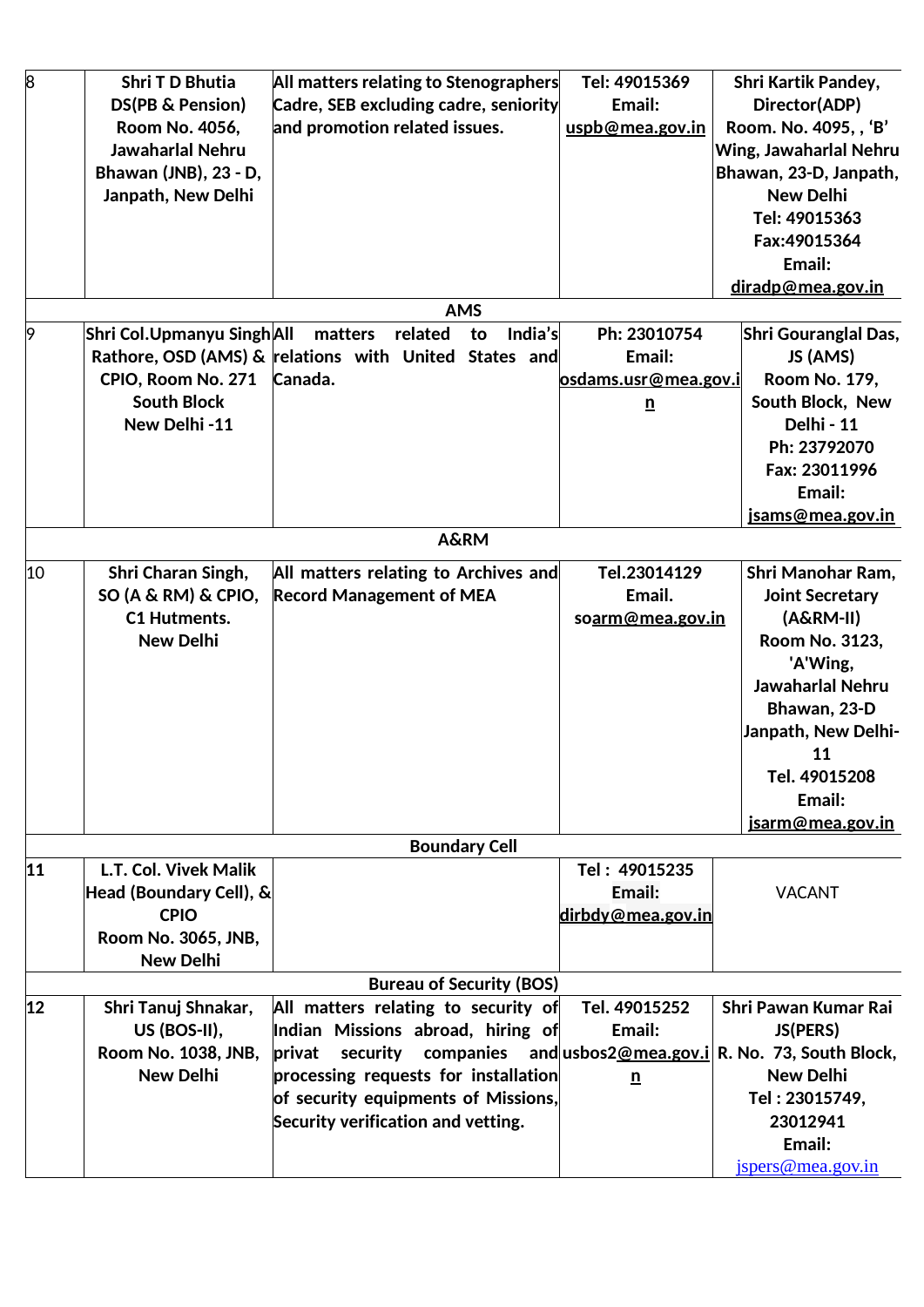|    |                                                                                                                                                                                                                       |     |                                   |                                                                    | <b>Bimstec Division</b>    |          |                                                                      |                                                                                                                                                                                                                                 |
|----|-----------------------------------------------------------------------------------------------------------------------------------------------------------------------------------------------------------------------|-----|-----------------------------------|--------------------------------------------------------------------|----------------------------|----------|----------------------------------------------------------------------|---------------------------------------------------------------------------------------------------------------------------------------------------------------------------------------------------------------------------------|
| 13 | Shri S.R. Patnaik,<br>US(Saarc) & CPIO, Room<br>No.1056, JNB, New<br><b>Delhi</b>                                                                                                                                     |     |                                   |                                                                    |                            |          | Tel:49018442<br>Email:ussaarc@me<br>a.gov.in                         | <b>Shri Vishvas Vidu</b><br>Sapkal, JS(Bimstec,<br>Saarc & Nalanda), Room<br>No.1053 A, JNB, New<br><b>Delhi</b><br>Tel:49016629<br>Email:<br>jssaarc@mea.gov.in                                                                |
|    |                                                                                                                                                                                                                       |     |                                   |                                                                    | <b>BM</b>                  |          |                                                                      |                                                                                                                                                                                                                                 |
| 14 | <b>SHRI KARUN BANSAL,</b><br><b>US (BM),</b><br>Room No. 68 B,<br>South Block, New Delhi-<br>11                                                                                                                       |     | cooperation<br><b>Bangladesh.</b> | All political, economic and bilateral<br>related                   | issues                     | with     | Tel. 23011809<br>Fax:23014808<br>Email:<br>dsbd@mea.gov.in           | Shri Vikram<br>Doraiswami, JS(BM)<br>Room No. 77,<br>South Block, New Delhi<br>Tel: 23015192<br>Email:<br>jsbm@mea.gov.in                                                                                                       |
| 15 | Ms. Priyadharshini<br><b>Ravindran</b><br>US(Myanmar) & CPIO,<br>Room No. 68 B,<br>South Block, New Delhi Myanmar and Bangladesh.                                                                                     | All | matters<br>implementation         | developmental/Aid projects and its                                 | related<br>relating        | to<br>to | Tel. 23016242<br>Fax:23014808<br>E-mail:<br>usmyanmar@mea.<br>gov.in |                                                                                                                                                                                                                                 |
|    |                                                                                                                                                                                                                       |     |                                   | <b>Chief Controller of Accounts</b>                                |                            |          |                                                                      |                                                                                                                                                                                                                                 |
| 16 | Ms. Stuti Ghildiyal<br>Assistant Controller of Principal Chief Controller of Accounts<br>Accounts & CPIO,<br>Room No. 2055, 'A'<br>Wing<br><b>Jawaharlal Nehru</b><br><b>Bhawan</b><br>23 D, Janpath,<br>New Delhi-11 |     |                                   | All matters concerning office of the                               |                            |          | Tel. 49015166<br>Email:<br>stuti.ghildiyal@gov<br><u>.ın</u>         | Shri M. Sridharan, Pr.<br><b>Cheif Controller of</b><br><b>Accounts</b><br>Room No. 2067,<br><b>Jawaharlal Nehru</b><br><b>Bhawan</b><br>23 D, Janpath, New<br>Delhi-11<br>Tel: 49015160<br>Email:<br><u>meapcca@mea.gov.in</u> |
|    |                                                                                                                                                                                                                       |     |                                   |                                                                    | <b>Central Europe (CE)</b> |          |                                                                      |                                                                                                                                                                                                                                 |
| 17 | <b>Shri Deepak Bansal</b><br>US (CE) & CPIO,<br>Room No. 3075 JNB, B,<br>New Delhi-11                                                                                                                                 |     | countries.                        | All matters relating to India's<br>relations with Central European |                            |          | Tel: 49018153<br>Email.<br><u>use22@mea.gov.in</u>                   | Dr. Madan Mohan<br>Sethi,<br>Dir (CE)<br>Room No. 4086, JNB,<br>New Delhi-11<br>Tel. 49016748                                                                                                                                   |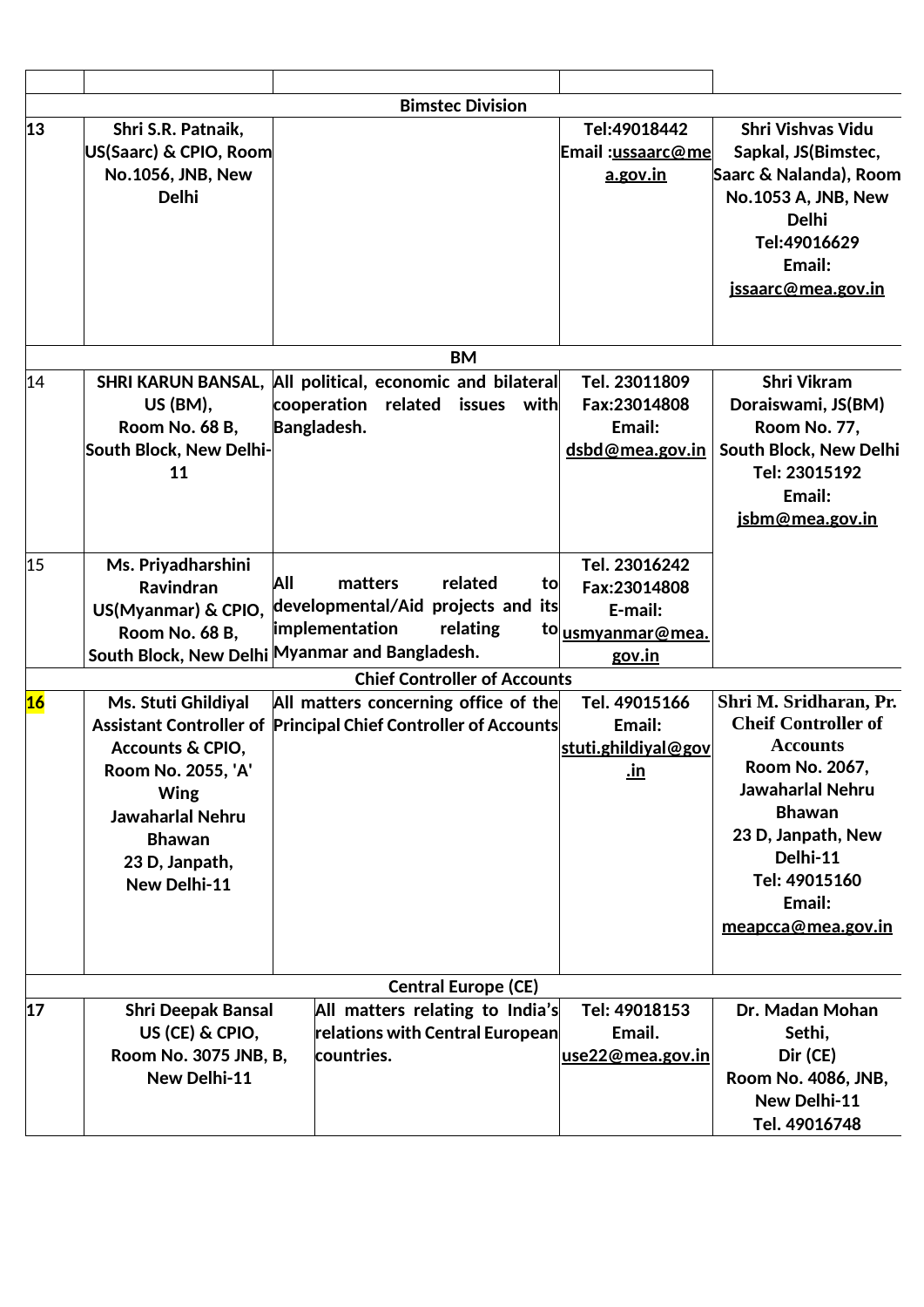|    |                                                                                                                                 |                                                                   |                                                                               | Email.<br>dirce1@mea.gov.in                                                                                                                                                                                  |
|----|---------------------------------------------------------------------------------------------------------------------------------|-------------------------------------------------------------------|-------------------------------------------------------------------------------|--------------------------------------------------------------------------------------------------------------------------------------------------------------------------------------------------------------|
|    |                                                                                                                                 | <b>CPV Division</b>                                               |                                                                               |                                                                                                                                                                                                              |
|    |                                                                                                                                 |                                                                   |                                                                               |                                                                                                                                                                                                              |
| 18 | (CPV) & CPIO<br>Patiala House, Room No 3,<br><b>Tilak Marg, New Delhi</b>                                                       | Ms. T Ajungla Jamir, Director All matters related to CPV Division | Tel 23386323,<br>Email.<br>dircpv@mea.gov.in                                  | Dr. Adarsh Swaika, Joint<br>Secretray<br>$(CPV)$ ,<br>Tel: 23387104, Room<br>No. 20, Patiala House<br><b>Annexe, CPV Division,</b><br><b>Tilak Marg, New Delhi-</b><br>110001,<br>Email:jscpv@mea.gov.i<br>n |
|    |                                                                                                                                 |                                                                   |                                                                               |                                                                                                                                                                                                              |
|    |                                                                                                                                 | Counter Terrorism (CT) Cell                                       |                                                                               |                                                                                                                                                                                                              |
| 19 | Ms Chitra Suresh, DS                                                                                                            | Information is being collected<br>No Information Available        | ?????                                                                         | Shri Mahaveer Singh,<br>JS(CT),<br>R. No. 2037, JNB, New<br>Delhi<br>Tel: 49018131<br>Fax: 49018132<br>Email: jsct@mea.gov.in                                                                                |
|    |                                                                                                                                 | <b>Central &amp; West Africa (C&amp;WA)</b>                       |                                                                               |                                                                                                                                                                                                              |
| 20 | Ms Parvati Nair,<br>US (C&WA) & CPIO,<br><b>Room No. 2093, JNB</b><br>Jawaharlal Nehru Bhawan,<br>23-D, Janpth,<br>New Delhi-11 | All matter relating to West<br>African countries.                 | Tel. 49018430<br>Email:<br>uswaf1@mea.gov.i& FAA,<br>$\underline{\mathbf{n}}$ | Shri R Ravindra,<br><b>Joint Secretary (C&amp;WA)</b><br>Room No. 2089,<br>Jawaharlal Nehru<br>Bhawan, 23-D, Janpth,<br>New Delhi-11<br>Tel. 49018431<br>Email:<br>jswa@mea.gov.in                           |
|    |                                                                                                                                 | <b>CCCS Division</b>                                              |                                                                               |                                                                                                                                                                                                              |
| 21 | Shri Goutam Majumdar,<br>SO(CCCS) & CPIO, Room No.<br>268 D, SB, New Delhi                                                      |                                                                   | Tel: 49016756<br>Email:<br>so.cccs@gov.in                                     | Shri Pankaj Phuken,<br>Research Fellow & US,<br>Room No. 255 B Wing,<br>SB, New Delhi<br>Tel:49015572<br>Email:<br>us.cccs@mea.gov.in                                                                        |
|    |                                                                                                                                 | <b>Conference Division</b>                                        |                                                                               |                                                                                                                                                                                                              |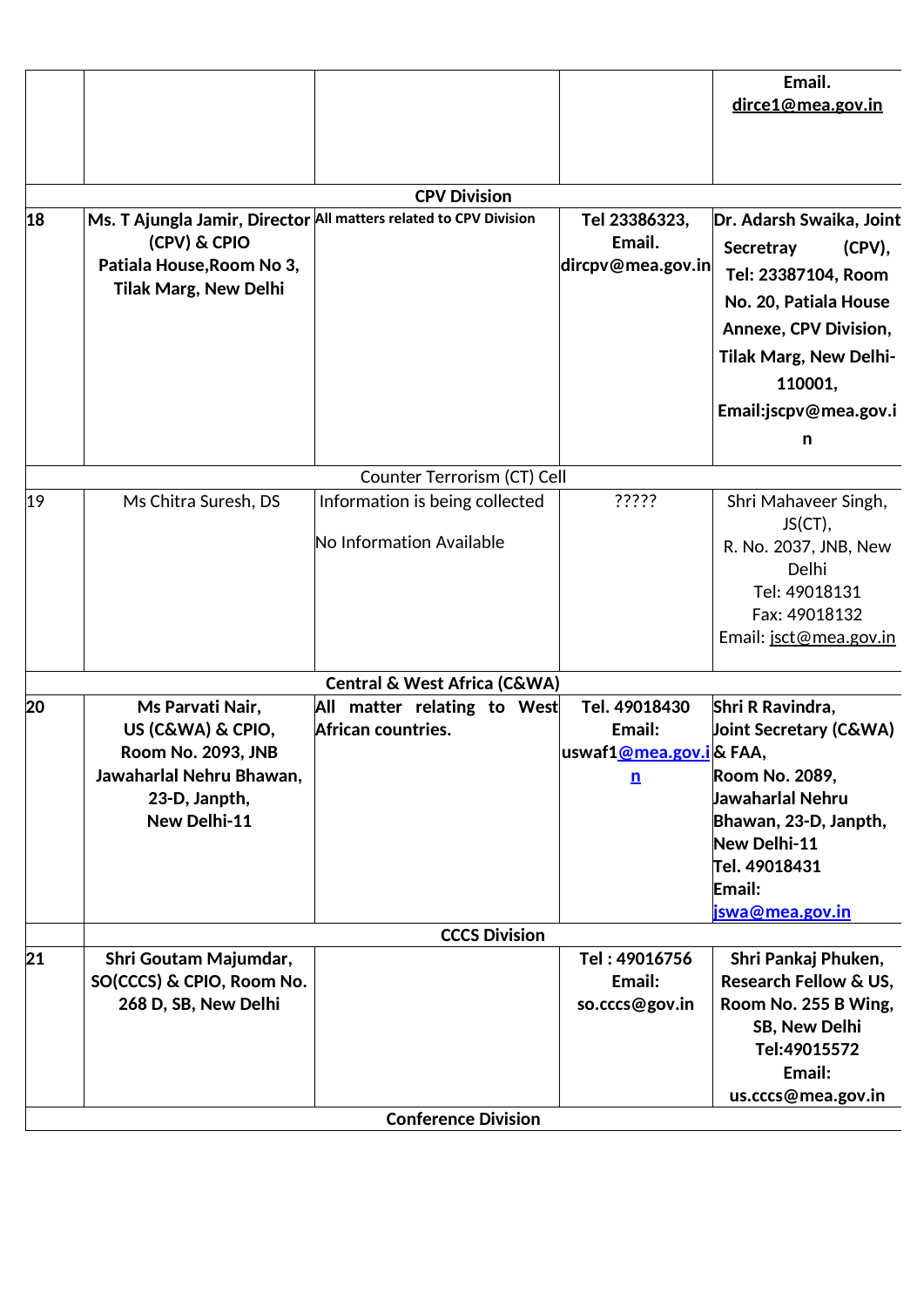| 22 | <b>Shri Gopal Prasad</b><br><b>Administrative</b><br>Officer(Conference-I) & CPIO<br>Room No.1002, Akbar<br><b>Bhawan</b>                          |                              |                                                                                                                                                                                                                 | Tel:24197925<br>Email:confcell@me<br>a.gov.in                       | Shri Piyush Gupta,<br>Director(Conference),<br>Romm No.1001, Akbar<br>Bhawan, New Delhi<br>Tel:24676840<br>Email:dirconf@mea.go<br>v.in             |
|----|----------------------------------------------------------------------------------------------------------------------------------------------------|------------------------------|-----------------------------------------------------------------------------------------------------------------------------------------------------------------------------------------------------------------|---------------------------------------------------------------------|-----------------------------------------------------------------------------------------------------------------------------------------------------|
|    |                                                                                                                                                    |                              | <b>CNV</b>                                                                                                                                                                                                      |                                                                     |                                                                                                                                                     |
| 23 | <b>Shri A Bhattcharjee</b><br>US(Vigilance) & CPIO<br>Room No. 0170,<br><b>Jawaharlal Nehru</b><br><b>Bhawan</b><br>23 D, Janpath,<br>New Delhi-11 | <b>Ministry</b><br>Ministry. | All matters relating to complaints<br>against offices/offices/officials of the<br>of<br><b>External</b><br>Departmental proceedings against<br>errant Government servants and<br>retired Government servants of | Tel. 49015447<br>Email.<br>Affairs, usvigmea@mea.go<br><u>v.in</u>  | <b>Shri Amit Narang</b><br>JS(CPV and CNV & I)<br><b>Room No. 163,</b><br>South Block, New Delhi-<br>11<br>Tel. 23011357<br>23792285                |
| 24 | Shri Ajay Malik<br>US(CR, DB & CCB)<br><b>Room no. 0177</b><br><b>JNB</b><br><b>New Delhi</b>                                                      |                              | All matters relating to CCB, CR & DB                                                                                                                                                                            | Tel. 23015997,<br>49015462<br>Email.<br><u>usccb@mea.gov.in</u>     | Email.<br><u>jscnv@mea.gov.in</u>                                                                                                                   |
| 25 | Ms. Nishi Arora,<br>US(VCR) & CPIO,<br>R. No. 4087, JNB,<br><b>New Delhi</b>                                                                       |                              | <b>Related to APAR</b>                                                                                                                                                                                          | Tel: 49015359<br>Fax: 49015387<br>Email:<br><u>aovcr@mea.gov.in</u> |                                                                                                                                                     |
|    |                                                                                                                                                    |                              | <b>D&amp;ISA</b>                                                                                                                                                                                                |                                                                     |                                                                                                                                                     |
| 26 | Ms. Devika Lal<br>US(D&ISA) & CPIO,<br>R.No. 40, B<br><b>South Block</b><br>New Dehi-11                                                            |                              | <b>Export Control Matters</b>                                                                                                                                                                                   | Tel: 23011160<br>Email:                                             | Mayank Joshi<br>Director (D & ISA)<br>$dsdisa@mea.gov.in$ SB 40 D, Tel:23010308<br>Email: dirdisa@mea.gov.<br>in                                    |
|    |                                                                                                                                                    |                              | <b>Development Partnership Administration (DPA)</b>                                                                                                                                                             |                                                                     |                                                                                                                                                     |
| 27 | Shri Saloni Sahai,<br>US(DPA-I),<br>Room no. 1096,<br>UNB, Janpath, New Delhi                                                                      |                              | <b>Works related to Line of Credits</b>                                                                                                                                                                         | Tel-49018171<br>Email:<br>us3dpa1@mea.gov<br><u>in</u>              | Shri A Ajay Kumar,<br>JS (DPA)<br><b>DPA Division,</b><br>Room No. 2119, JNB,<br><b>New Delhi</b><br>Tel: - 49015395<br>Email:-<br>jsdpa@mea.gov.in |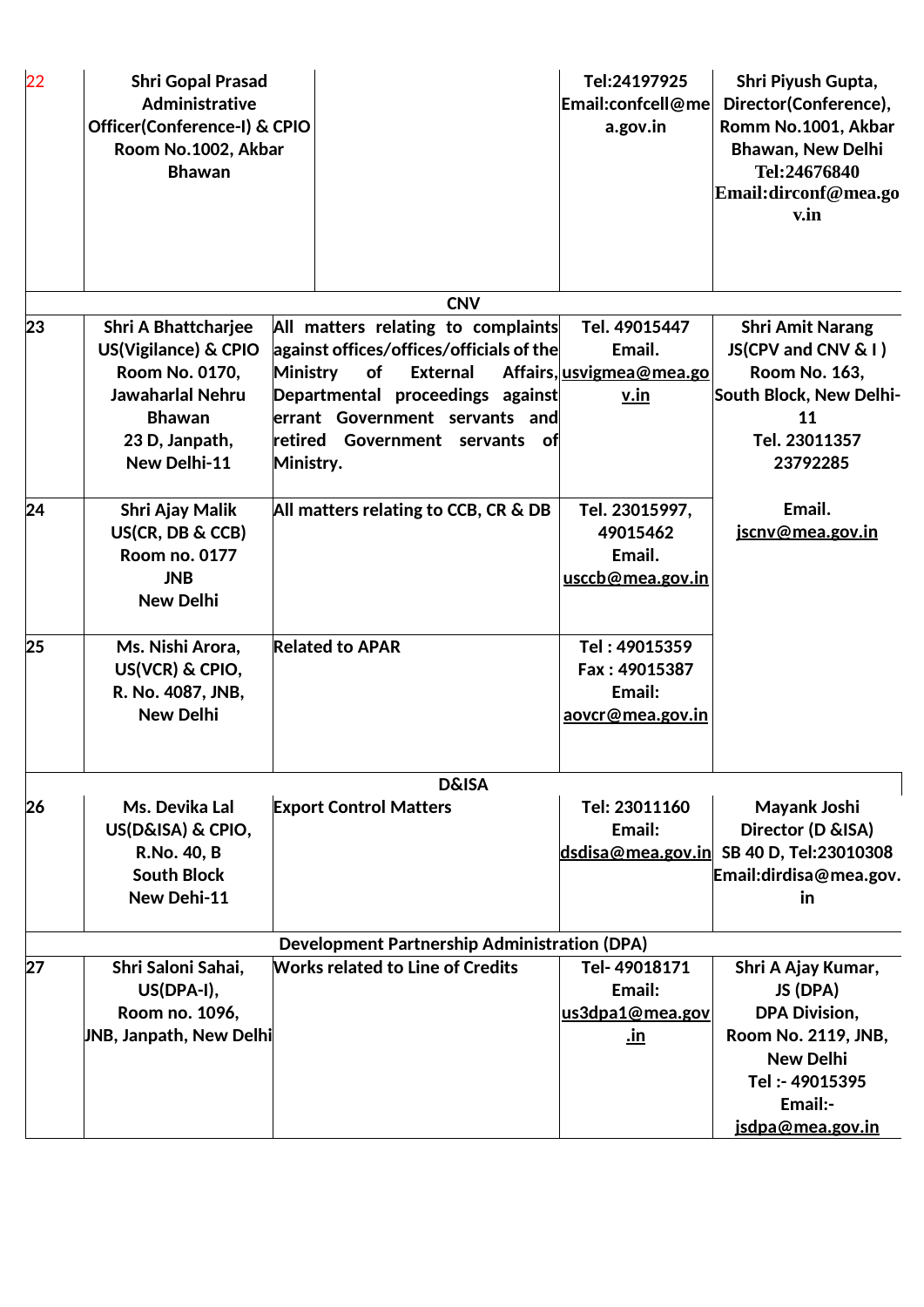| 28 | Shri Brajesh Kumar<br><b>Srivastava</b><br>US(TC-II) & CPIO,<br>Room No. 2107, 'B'<br>Wing, Jawahar Lal<br>Nehru Bhawan, 23-D,<br>Janpth,<br>New Delhi-11 | All matters relating to Technical<br><b>Cooperation &amp; ER Division</b>                                                                              | Tel. 49015435,<br>Fax. 49015438<br>Email:<br>ustc2@mea.gov.in             | Shri Hemendra Kumar<br><b>Sharma</b><br><b>DPA - Il Division</b><br><b>Room No.2109,</b><br><b>Jawahar Lal Nehru</b><br>Bhawan, 23-D, Janpth,<br>New Delhi-11<br>Tel:- 49015426<br>Fax:- 49015423<br>Email:<br>dirtc@mea.gov.in |
|----|-----------------------------------------------------------------------------------------------------------------------------------------------------------|--------------------------------------------------------------------------------------------------------------------------------------------------------|---------------------------------------------------------------------------|---------------------------------------------------------------------------------------------------------------------------------------------------------------------------------------------------------------------------------|
| 29 | Shri Pratik D. Negi<br>US(DPA-III), & CPIO,<br>Room No. 3106, JNB,<br>New Delhi.                                                                          | GOI's grant-assistance projects in<br>Nepal, Myanmar, Sri Lanka, Maldives<br>and Afghanistan (Except Housingusdpa@mea.gov.in<br>projects in Sri Lanka) | Tel:-49018623<br>Email:-                                                  | Shri Harish Agarwal,<br>Director(DPA), DPA-III &<br><b>Appellate Authority,</b><br>Room No. 3121 JNB,<br>Tel-011-49015472,<br>Email:-<br>dirdpa@mea.gov.in                                                                      |
|    |                                                                                                                                                           | <b>East Asia Division</b>                                                                                                                              |                                                                           |                                                                                                                                                                                                                                 |
| 30 | Shri Karthik. G Iyear<br><b>Under Secretary (China)</b><br>& CPIO<br><b>Room No. 270-A</b><br><b>South Block</b><br>New Delhi.                            | All matters relating to China                                                                                                                          | Telefax: 23011356<br>Email:<br>dschina <sub>2@mea.gov</sub><br><u>.in</u> | Dr. Amit Telang,<br>Dir(East Asia) EA,<br><b>East Asia Division</b>                                                                                                                                                             |
| 31 | Dr. Sahil Kumar<br>US(Japan) & CPIO,<br>Room No. 270-A,<br>South Block,<br><b>New Delhi</b>                                                               | All matters relating to Japan                                                                                                                          | Tel. 23015025,<br>Email:<br>dsj@mea.gov.in                                | Room No. 183 B<br>South Block, New Delhi<br>Email:-<br>dirchina@mea.gov.in<br>Tel:- 23012536                                                                                                                                    |
| 32 | Ms. Anupama Singh,<br>US(EA-I, Korea &<br>Mangolia)<br>Room No.227, South<br>Block,<br><b>New Delhi</b>                                                   | All matters relating to Korea &<br><b>Mangolia</b>                                                                                                     | Tel: 49016706<br>Email:<br>usea@mea.gov.in                                |                                                                                                                                                                                                                                 |
| 33 | Shri Shafiur Rabbi,<br>Under Secretary (EA-III) Manasarovar Yatra<br><b>Room No. 270-A</b><br><b>South Block</b><br>New Delhi.                            | All matters relating DPRK and Kailash Telefax. 23012847                                                                                                | Email:<br>dsjk@mea.gov.in                                                 |                                                                                                                                                                                                                                 |
|    |                                                                                                                                                           | EG & IT                                                                                                                                                |                                                                           |                                                                                                                                                                                                                                 |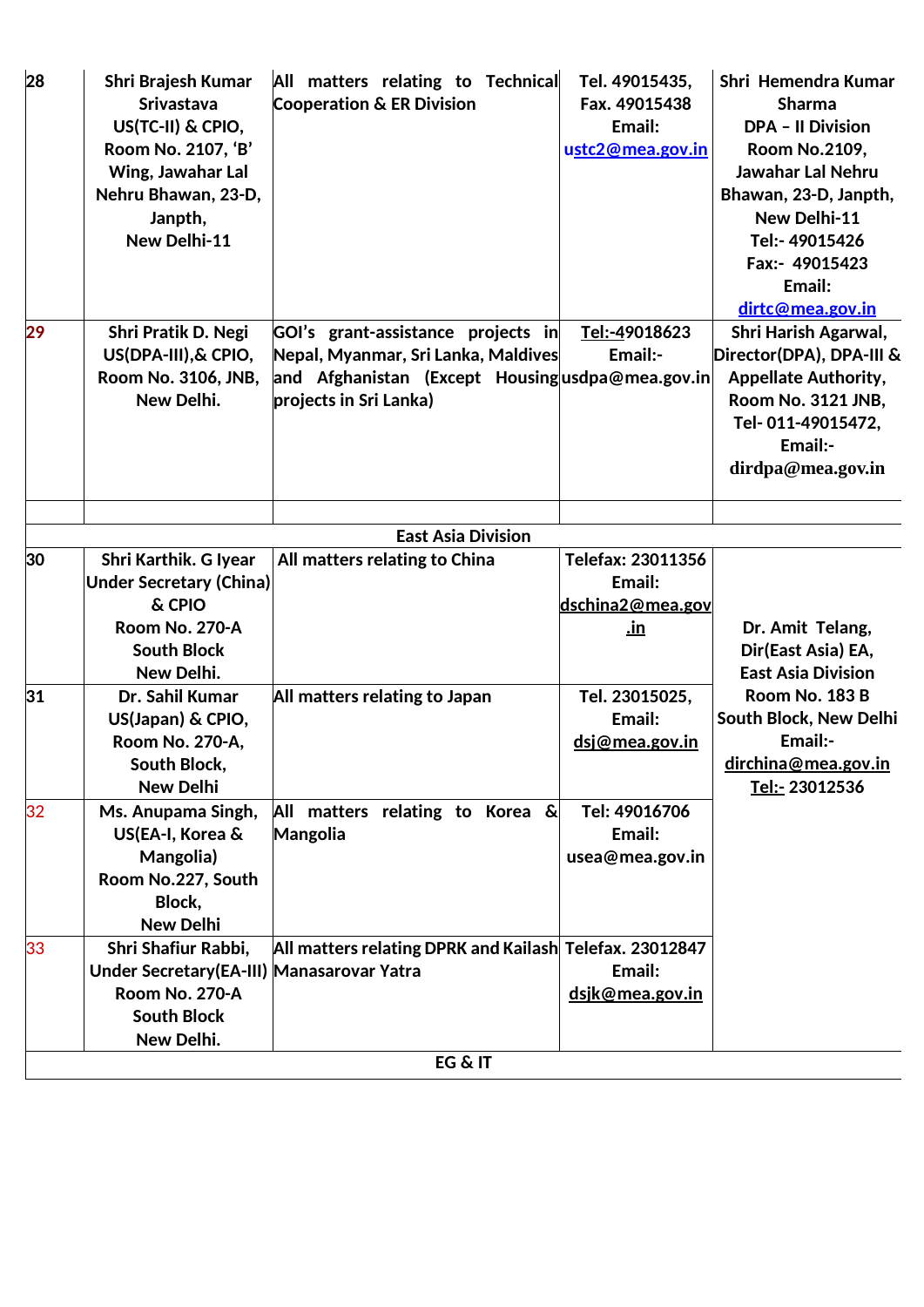| 34 | Shri Rishi Tripathi                       | All matters relating to e-governance                             |        | Tel: 49015215                            | <b>Shri Upender Singh</b>        |
|----|-------------------------------------------|------------------------------------------------------------------|--------|------------------------------------------|----------------------------------|
|    | US (EG & IT) & CPIO,                      | &<br>information<br>technology                                   | at     | Fax:- 49015217                           | Rawat,                           |
|    | Room No. 1071,                            | headquarter in MEA.                                              |        | Email:                                   | JS (EG & IT)                     |
|    | Jawaharlal Nehru                          |                                                                  |        | usegit@mea.gov.in                        | Room No. 2087,,                  |
|    | Bhawan, 23-D, Janpath,                    |                                                                  |        |                                          | Jawaharlal Nehru                 |
|    | New Delhi-11                              |                                                                  |        |                                          | Bhawan, 23-D, Janpath,           |
|    |                                           |                                                                  |        |                                          | New Delhi-11                     |
|    |                                           |                                                                  |        |                                          | Tel: 49018155, Fax:              |
|    |                                           |                                                                  |        |                                          | 49018156                         |
|    |                                           |                                                                  |        |                                          | Email:                           |
|    |                                           |                                                                  |        |                                          | jsegit@mea.gov.in                |
|    |                                           |                                                                  |        |                                          |                                  |
|    |                                           | East & Southern Africa (E&SA)                                    |        |                                          |                                  |
| 35 | Shri Mukesh Kumar,                        | Madagascar, Comoros and Malavi                                   |        | Tel: 49015402                            | Shri Rajesh Swami                |
|    | <b>DS(EAF) &amp; CPIO</b>                 | Mozambique                                                       |        | Fax: 49018402                            | Director (E&SA)                  |
|    | Room No. 0124, JNB,                       |                                                                  |        | Email:                                   | <b>Appellate Authority)</b>      |
|    | <b>New Delhi</b>                          |                                                                  |        | dseaf@mea.gov.in                         | Room No. 0121, JNB,              |
|    |                                           |                                                                  |        |                                          | <b>New Delhi</b>                 |
|    |                                           |                                                                  |        |                                          | Tel: 49018390                    |
|    |                                           |                                                                  |        |                                          | Email:                           |
| 36 | <b>Shri N. Pramod</b>                     | Zimbabwe,<br>Ethopia,                                            | Zambia | Tel: 49018454                            | <u>diresa@mea.gov.in</u>         |
|    | US(E&SA) & CPIO,                          | Zimbave, Botswana                                                |        | Email:                                   |                                  |
|    | Room No. 0126, JNB,                       |                                                                  |        | dsesa@mea.gov.in                         |                                  |
|    | <b>New Delhi</b>                          |                                                                  |        |                                          |                                  |
| 37 | Shri Prabhat K. Jain                      | Swaziland, Namibia, South Africa,                                |        | Tel: 49018391                            |                                  |
|    | US(SAF),                                  | <b>Lesotho and UGANDA</b>                                        |        | Fax: 49018392                            |                                  |
|    | Room No. 0123, JNB,                       |                                                                  |        | Email:                                   |                                  |
|    | <b>New Delhi</b>                          |                                                                  |        | ussaf@mea.gov.in                         |                                  |
|    |                                           |                                                                  |        |                                          |                                  |
|    |                                           |                                                                  |        |                                          |                                  |
| 38 | Dr. Prakash Shelat                        | Kenya, Rwanda, Tanzania, Burundi                                 |        | Tel:49018395                             |                                  |
|    | US(E&SA) & CPIO,                          |                                                                  |        | Email:dsesa1@mea                         |                                  |
|    | Room No. 0118, JNB,                       |                                                                  |        | .gov.in                                  |                                  |
|    | <b>ND</b>                                 |                                                                  |        |                                          |                                  |
|    |                                           | <b>Economic Diplomacy &amp; States Division</b>                  |        |                                          |                                  |
| 39 |                                           | Shir Arun Kumar Singh, All matters dealt with by ED<br>Division. |        | Tel. 49018440<br>Email: used4@mea.gov.in | Shri P Harish,                   |
|    | US (ED) & CPIO,                           |                                                                  |        |                                          | AS(ED& STATES)                   |
|    | Room No. 3050,<br><b>Jawaharlal Nehru</b> |                                                                  |        |                                          | <b>Room No. 2125, B</b>          |
|    | Bhawan, 23-D, Janpath,                    |                                                                  |        |                                          | wing,<br><b>Jawaharlal Nehru</b> |
|    | New Delhi-11                              |                                                                  |        |                                          | Bhawan,                          |
|    |                                           |                                                                  |        |                                          | 23-D, Janpath,                   |
|    |                                           |                                                                  |        |                                          | New Delhi-11                     |
|    |                                           |                                                                  |        |                                          | Tel: 49015210                    |
|    |                                           |                                                                  |        |                                          | Fax: 49015211                    |
|    |                                           |                                                                  |        |                                          |                                  |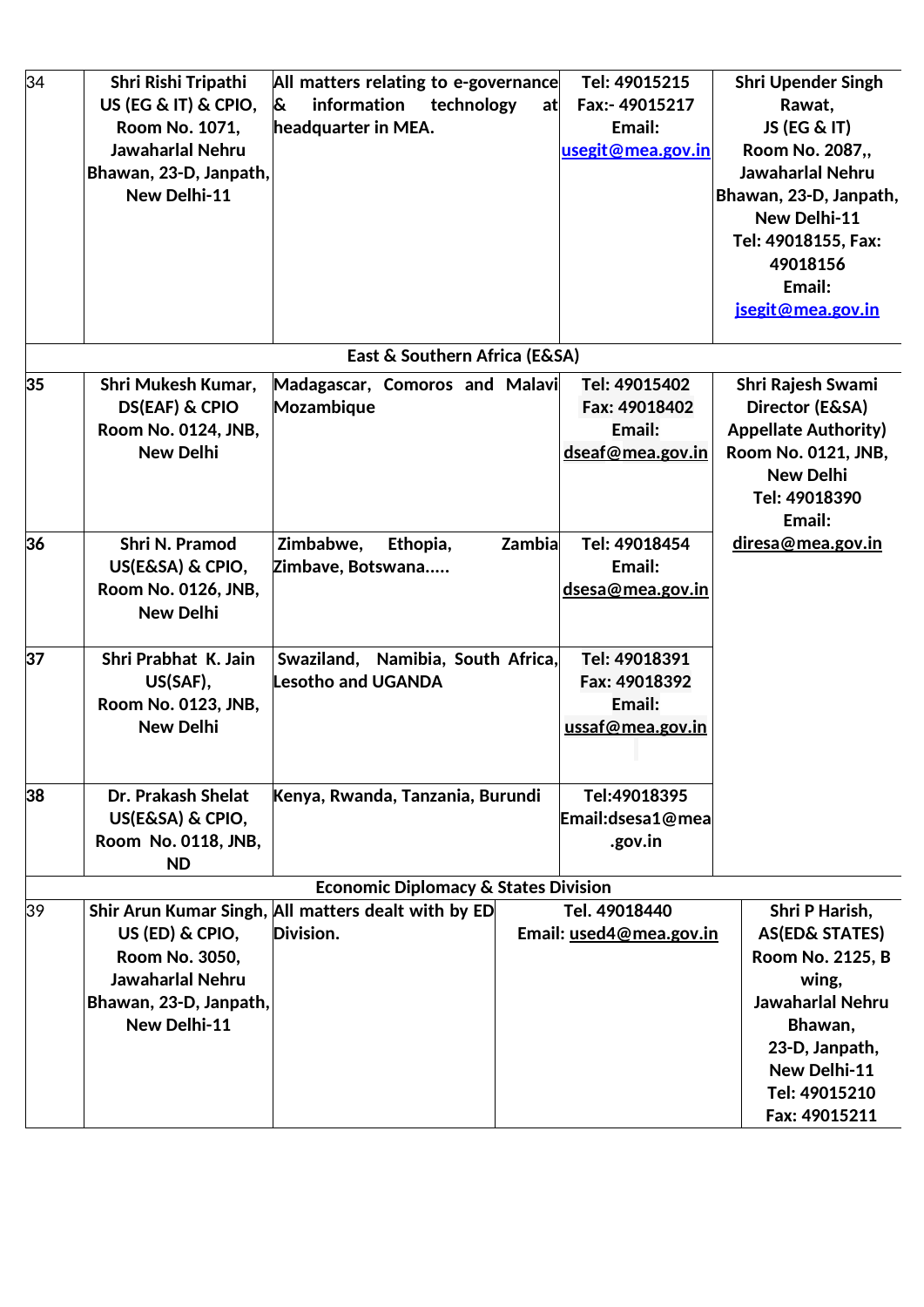| 40 |                                         | Shri Dinesh K Mehta, All matters dealt with all                       | <u>Tel:-</u> 49015553               | Email:                   |
|----|-----------------------------------------|-----------------------------------------------------------------------|-------------------------------------|--------------------------|
|    | <b>SO(States Division) &amp; states</b> | and<br>UT(Union                                                       | 49015554                            | ased@mea.gov.in          |
|    | <b>CPIO</b>                             | Territories)                                                          |                                     |                          |
|    | <b>Room No. 1123</b>                    |                                                                       | Email:- sostates@mea.gov.in         |                          |
|    | <b>Jawahar Lal Nehru</b>                |                                                                       |                                     |                          |
|    | Bhawan, 23-D, Janpth,                   |                                                                       |                                     |                          |
|    | New Delhi-11                            |                                                                       |                                     |                          |
|    |                                         |                                                                       |                                     |                          |
|    |                                         | <b>Establishment</b>                                                  |                                     |                          |
| 41 | Shri Manoj Kumar                        | <b>Matters</b><br>relating<br>to                                      | &<br>Tel:-49015104<br><b>Repair</b> | Shri Alok Ranjan Jha, JS |
|    | Pujari,                                 | Maintenance,<br><b>Horticulture</b>                                   | Email:-<br>and                      | (Establishment)          |
|    | US(Estt) & CPIO,                        | Housekeeping & Pest control work in  <mark>usestt@mea.gov.in</mark>   |                                     | Room. No. 2007,          |
|    | Jawaharlal Nehru                        |                                                                       |                                     | Jawaharlal Nehru         |
|    | Bhawan,                                 | UNB, office Allotment in SB, JNB,                                     |                                     | Bhawan, 23-D, Janpath,   |
|    |                                         | 23 D, Janpath, 4011, A Akbar Bhawan and ISIL Building.                |                                     | <b>New Delhi</b>         |
|    | wing                                    |                                                                       |                                     | Tel: 49015122            |
|    | New Delhi-11                            |                                                                       |                                     | Email:                   |
|    |                                         | Procurement and supply of Od'A                                        |                                     | jsestt@mea.gov.in        |
|    |                                         | items.                                                                |                                     |                          |
|    |                                         | <b>Booking/maintenance of</b><br><b>Committee/Conference Rooms in</b> |                                     |                          |
|    |                                         |                                                                       |                                     |                          |
|    |                                         | <b>SB, JNB &amp; Akbar Bhawan and Flower</b>                          |                                     |                          |
|    |                                         | arrangement.<br>Supervision of work relating to                       |                                     |                          |
|    |                                         | <b>MEA/Outsourced Canteens.</b>                                       |                                     |                          |
| 42 | <b>Shri Satkholen</b>                   | Allotemnt of accommodation                                            | in<br>Tel:- 49015120                |                          |
|    | AO(Housing) & CPIO,                     | hostels and housing complexes to                                      | Email:-                             |                          |
|    | <b>Room No.4001</b>                     | <b>MEA personnel.</b>                                                 | aohousing@mea.g                     |                          |
|    | Jawaharlal Nehru                        |                                                                       | <u>ov.in</u>                        |                          |
|    | Bhawan,                                 |                                                                       |                                     |                          |
|    | 23 D, Janpath,                          |                                                                       |                                     |                          |
|    | <b>New Delhi-11</b>                     |                                                                       |                                     |                          |
| 43 | <b>Shri Dinesh Kumar</b>                | Matters relating to Procurement and                                   | Tel. 49015106                       |                          |
|    | Bordoloi, US(SE) &                      | supply of Office furniture, office                                    | Email.                              |                          |
|    | CPIO,                                   |                                                                       | usse@mea.gov.in                     |                          |
|    | Room No. 4010,                          | equipments and office stationery.                                     |                                     |                          |
|    | JNB, New Delhi                          | also<br>And<br>matters                                                | relating to                         |                          |
|    |                                         | Toshakhana.                                                           |                                     |                          |
|    |                                         |                                                                       |                                     |                          |
|    |                                         |                                                                       |                                     |                          |
|    |                                         |                                                                       |                                     |                          |
| 44 | Shri Sandeep Kumar,                     | <b>Matters</b><br>relating to                                         | &<br>Tel: 49015105,<br>supply       |                          |
|    | US(SP) & CPIO,                          | purchase in missions, vehicles in                                     | Email:                              |                          |
|    | R. no. 4017, JNB, New                   | $\vert$ missions and Telephone, News paper $\vert$ ussp@mea.gov.in    |                                     |                          |
|    | <b>Delhi</b>                            | & magnizes.                                                           |                                     |                          |
|    |                                         |                                                                       |                                     |                          |
|    |                                         |                                                                       |                                     |                          |
|    |                                         |                                                                       |                                     |                          |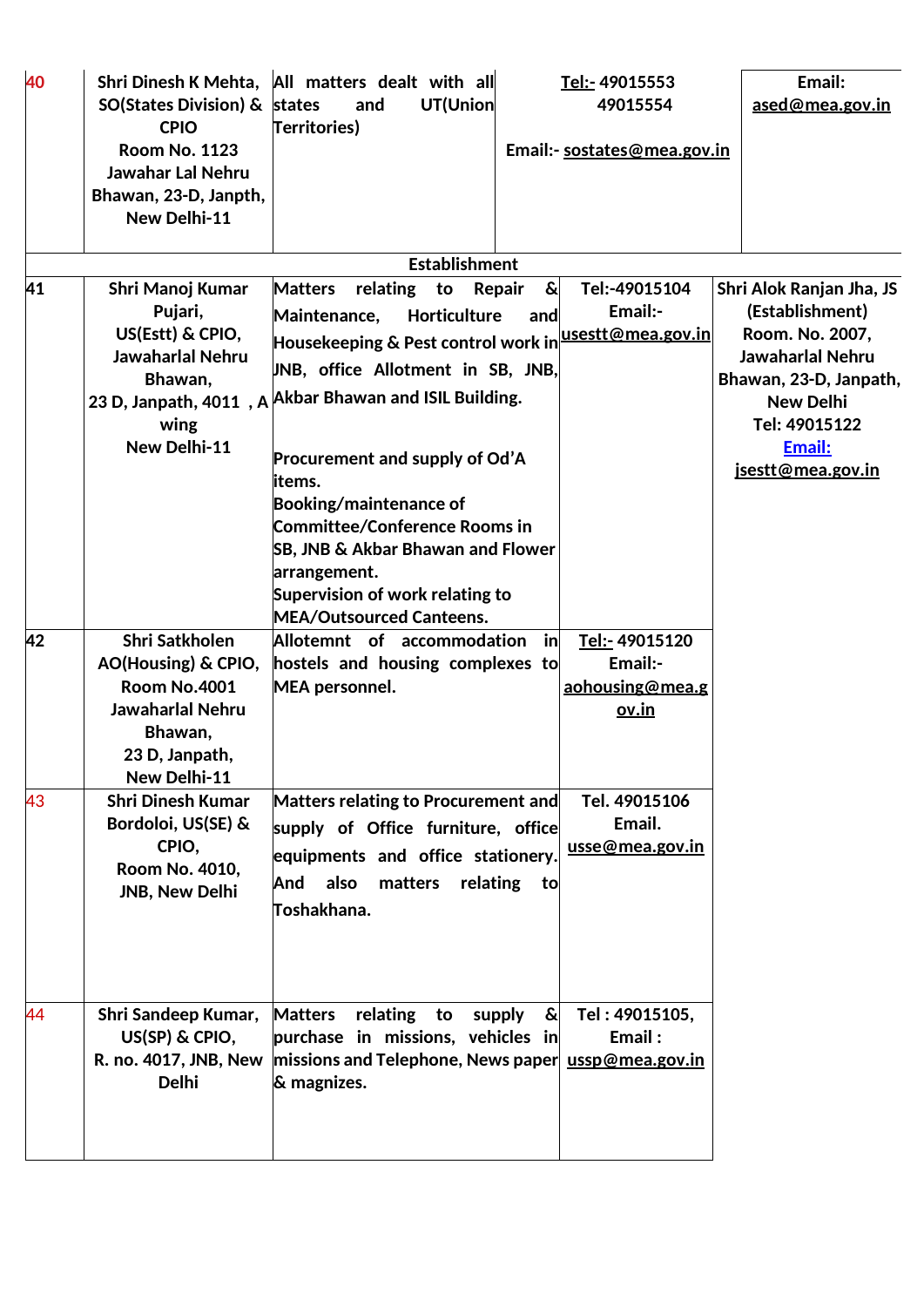| 45 | Shri Harman N Kajur,                     | Matters relating to Ministry of             | Tel: 23018503,          |                     |
|----|------------------------------------------|---------------------------------------------|-------------------------|---------------------|
|    | US(EM) & CPIO,                           | Affairs's office<br>building<br>External    | 23794785                |                     |
|    | <b>Room No. 235-E.</b>                   | lmaintenance.                               | Email.                  |                     |
|    | South Block, ND.                         |                                             | usem@mea.gov.in         |                     |
|    |                                          |                                             |                         |                     |
|    |                                          |                                             |                         |                     |
|    |                                          |                                             |                         |                     |
|    |                                          | <b>Eurasia</b>                              |                         |                     |
| 46 | Shri Jeysundhar D,                       | All<br>India's<br>matters<br>relating<br>to | Tel: 23015312           | <b>VACANT</b>       |
|    | US(ERS), & CPIO,                         | relations<br>with<br><b>Central</b><br>Asia | Email:                  |                     |
|    | Room No.235-G,                           | (Kazakhstan, Kyrgyzstan, Tajikistan,        | usrs@mea.gov.in         |                     |
|    | South Block,                             | Turkmenistan Uzbekistan,); and SCO,         |                         |                     |
|    | New Delhi-11                             | RTI related to Lal Bahadur Shashtri,        |                         |                     |
|    |                                          | Russian Federation, India- Russia-          |                         |                     |
|    | A/C use in users-H                       | China Trilateral(RIC) (Political)           |                         |                     |
|    |                                          | <b>Europe West</b>                          |                         |                     |
| 47 | Col. Manjit Singh,                       | The<br>Netherlands,<br>Belgium,             | Tel: 23016263           |                     |
|    | OSD(EW) & CPIO,                          | <b>Luxembourg, Ireland and Portugal</b>     | Fax: 23016476           |                     |
|    | Room No. 270-B,                          |                                             | Email:                  |                     |
|    | South Block, ND,                         |                                             | osdew@mea.gov.i         |                     |
|    |                                          |                                             | $\mathbf{n}$            |                     |
| 48 | Shri Jitendra Rawat,                     | Relates to work Germany, France and         | Tel: 49016747           |                     |
|    | US(EW) & CPIO                            | <b>Monaco</b>                               | Email:                  | <b>VACANT</b>       |
|    | Room No. 29 A                            |                                             | <u>usew2@mea.gov.in</u> |                     |
|    | South Block, ND                          |                                             |                         |                     |
| 49 | Shri Sutar Sanjaykumar                   | <b>Relates to work UK and EU</b>            | Tel: 23011261           |                     |
|    | R, US(EW) & CPIO,                        |                                             | Email:                  |                     |
|    | Room No. 270-B,                          |                                             | usew1@mea.gov.in        |                     |
|    | South Block, ND.                         |                                             |                         |                     |
| 50 | Dr. Sanjay Kumar,                        | Relates to work Italy, San Marino,          | Tel: 23015717           |                     |
|    | US(EW) & CPIO,                           | <b>Spain and Andorra</b>                    | Email:                  |                     |
|    | Room No. 270-B,                          |                                             | usew3@mea.gov.in        |                     |
|    | South Block, ND.                         |                                             |                         |                     |
|    |                                          |                                             |                         |                     |
|    |                                          | <b>External Publicity Division (XP)</b>     |                         |                     |
| 51 | Shri Sanjeev Saklani,                    | All matters relating to External            | Tel. 23388947           | Shri Rajesh Uike,   |
|    | US(PD) & CPIO, Room Publicit y Division. |                                             | Email:                  | Dir(XPD), Room No.  |
|    | No. 256 A, A Wing, Dr.                   |                                             | uspd@mea.gov.in         | 143, A Wing, First  |
|    | Rajinder Prasad Road,                    |                                             |                         | Floor, Dr. Rajinder |
|    | Shastri Bhawan,                          |                                             |                         | Prasad Road,        |
|    | <b>New Delhi</b>                         |                                             |                         | Shastri Bhawan,     |
|    |                                          |                                             |                         | <b>New Delhi</b>    |
|    |                                          |                                             |                         | Tel. 23383316       |
|    |                                          |                                             |                         | Fax. 23384663       |
|    |                                          |                                             |                         | Email:              |
|    |                                          |                                             |                         | dirxp@mea.gov.in    |
|    |                                          |                                             |                         |                     |
|    |                                          |                                             |                         |                     |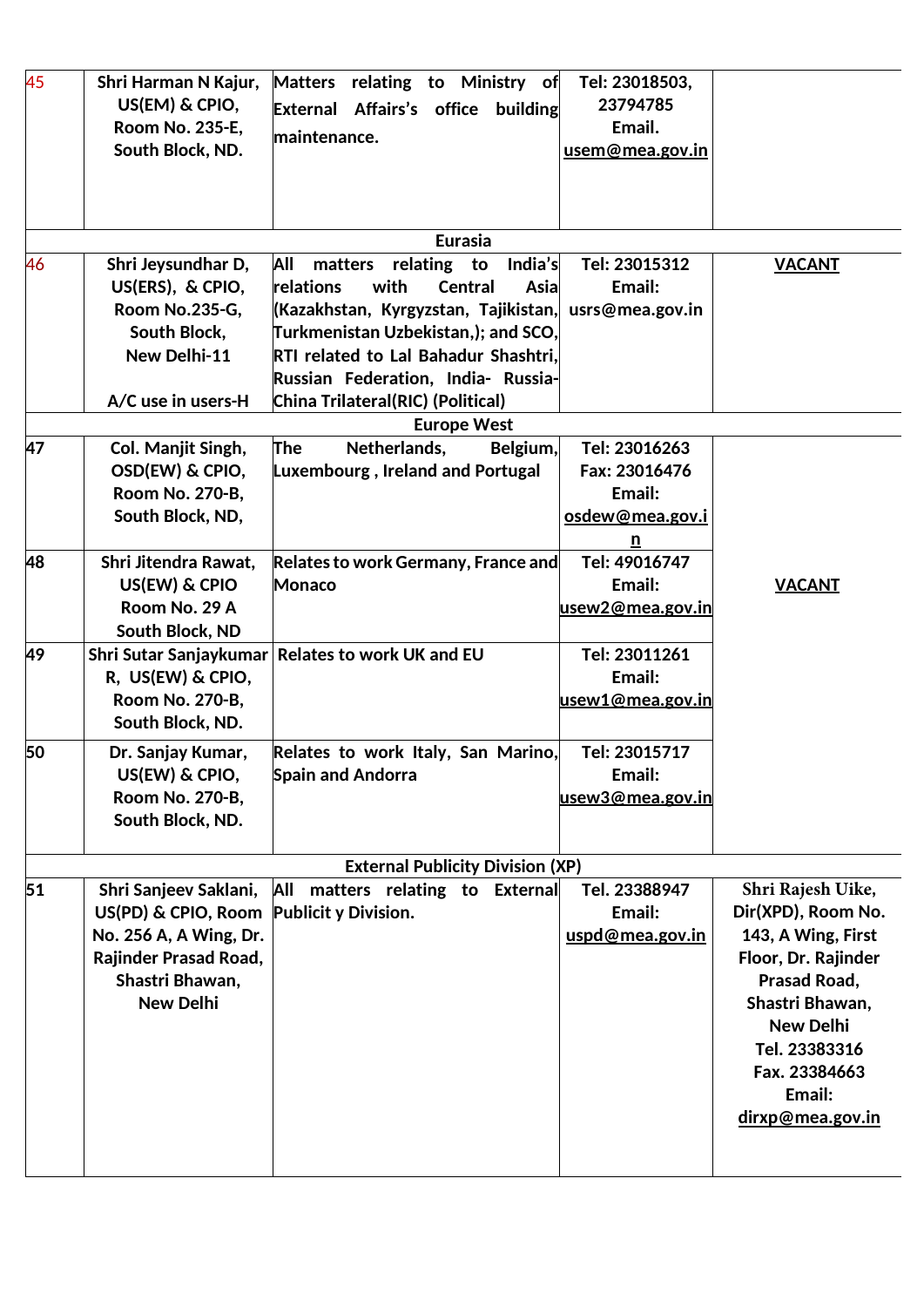|    |                                                                                                                                                                             | <b>Finance</b>                                                                                                                                                                                                                                                                                                                                                                                                                                                         |                                                                  |                                                                                                                                                                                                                |
|----|-----------------------------------------------------------------------------------------------------------------------------------------------------------------------------|------------------------------------------------------------------------------------------------------------------------------------------------------------------------------------------------------------------------------------------------------------------------------------------------------------------------------------------------------------------------------------------------------------------------------------------------------------------------|------------------------------------------------------------------|----------------------------------------------------------------------------------------------------------------------------------------------------------------------------------------------------------------|
| 52 | <b>Shri Gyanveer Singh</b><br>US (Finance-I) & CPIO<br><b>Room No. 4043</b><br><b>Jawaharlal Nehru</b><br>New Delhi-11                                                      | All matters relating to formulation of<br>budget of the Ministry, fixatin and<br>revision of offical Rates of Exhancges, usfin1@mea.gov.in<br>securiny and replies to Audit Paras,<br>Bhawan, 23-D, Janpath, examination/clearance to proposals<br>from financial angle                                                                                                                                                                                                | Tel:- 49015311<br>Email:-:-                                      | Shri Siddhartha Nath<br>Dir (Finance)<br>Room No. 4033,<br><b>Jawaharlal Nehru</b><br>Bhawan, 23-D, Janpath,<br>New Delhi-11<br>Tel.49015140<br>Fax. 49015141<br>Email:<br>dirfin@mea.gov.in                   |
|    |                                                                                                                                                                             | <b>Foreign Service Inst (FSI)</b>                                                                                                                                                                                                                                                                                                                                                                                                                                      |                                                                  |                                                                                                                                                                                                                |
| 53 | Ms. Soumya Nair,<br>DS(FSI) & CPIO<br>Room No.001<br><b>Foreign Service</b><br>Institute, Baba<br><b>Gangnath Marg, Old</b><br><b>JNU Campus New</b><br>Delhi, Delhi 110067 | All<br>matters relating to<br>Foreign<br>Service Institute.                                                                                                                                                                                                                                                                                                                                                                                                            | Tel:26170248<br>Email:<br>usfsi@mea.gov.in                       | Dr. Virander K. Paul, JS<br>(FSI-OT, RG and<br>Administration) & FAA,<br>Room No. 005<br>Tel:- 26181359<br>Email:-<br>jsfsi2@mea.gov.in                                                                        |
|    |                                                                                                                                                                             | <b>GCI (Global Cyber Issue)</b>                                                                                                                                                                                                                                                                                                                                                                                                                                        |                                                                  |                                                                                                                                                                                                                |
| 54 | Shri Pawan Tripathi<br><b>Under Secretary (CD)</b><br>R. No. 3129<br>JNB, New Delhi                                                                                         | All<br>matters<br>related<br>Cyber<br>to<br><b>Diplomacy matter</b>                                                                                                                                                                                                                                                                                                                                                                                                    | Tel: 49015289<br>Fax No.: 49015299<br>Email:<br>usgci@mea.gov.in | Dr. S Janki Raman<br>JS(CD& Egit),<br>Room No. 2087,<br>JNB, New Delhi,<br>Tel: 49018155<br>Email:<br>jsegit@mea.gov.in<br>jscd@mea.gov.in                                                                     |
|    |                                                                                                                                                                             | <b>GEM DIVISION</b>                                                                                                                                                                                                                                                                                                                                                                                                                                                    |                                                                  |                                                                                                                                                                                                                |
| 55 | Shri Shubhan Krishen<br>$I, II, III$ ) & CPIO,<br><b>Jawaharlal Nehru</b><br>Bhawan, Room No.<br>3037<br>23-D, Janpath,<br>New Delhi-11                                     | Matters relating to the projects<br>Under Secretary (GEM- undertaken by the Ministry of<br><b>External Affairs.</b><br>Renting of chancery,<br><b>Embassy</b><br>Residence and other residential<br>accommodation by missions abroad;<br>gardening<br>and<br>housekeeping<br>$\,$ services for missions abroad.<br><b>Fixation</b><br>and<br>revision of<br>FA.<br>Representational<br>Grant<br>and<br>Allowance;<br><b>Dearness</b><br>panel<br>оf<br>approved hotels | Tel.49013130<br>Email:<br>usgem3@mea.gov.i<br>$\mathbf{n}$       | <b>Shri Sandip Halder</b><br>Director (GEM),<br>Room No. 3033,<br><b>Jawaharlal Nehru</b><br>Bhawan,<br>23-D, Janpath,<br>New Delhi-11<br>Tel.49015128,<br>Fax: 49015127<br>Email:<br><u>dirgem@mea.gov.in</u> |
|    |                                                                                                                                                                             |                                                                                                                                                                                                                                                                                                                                                                                                                                                                        |                                                                  |                                                                                                                                                                                                                |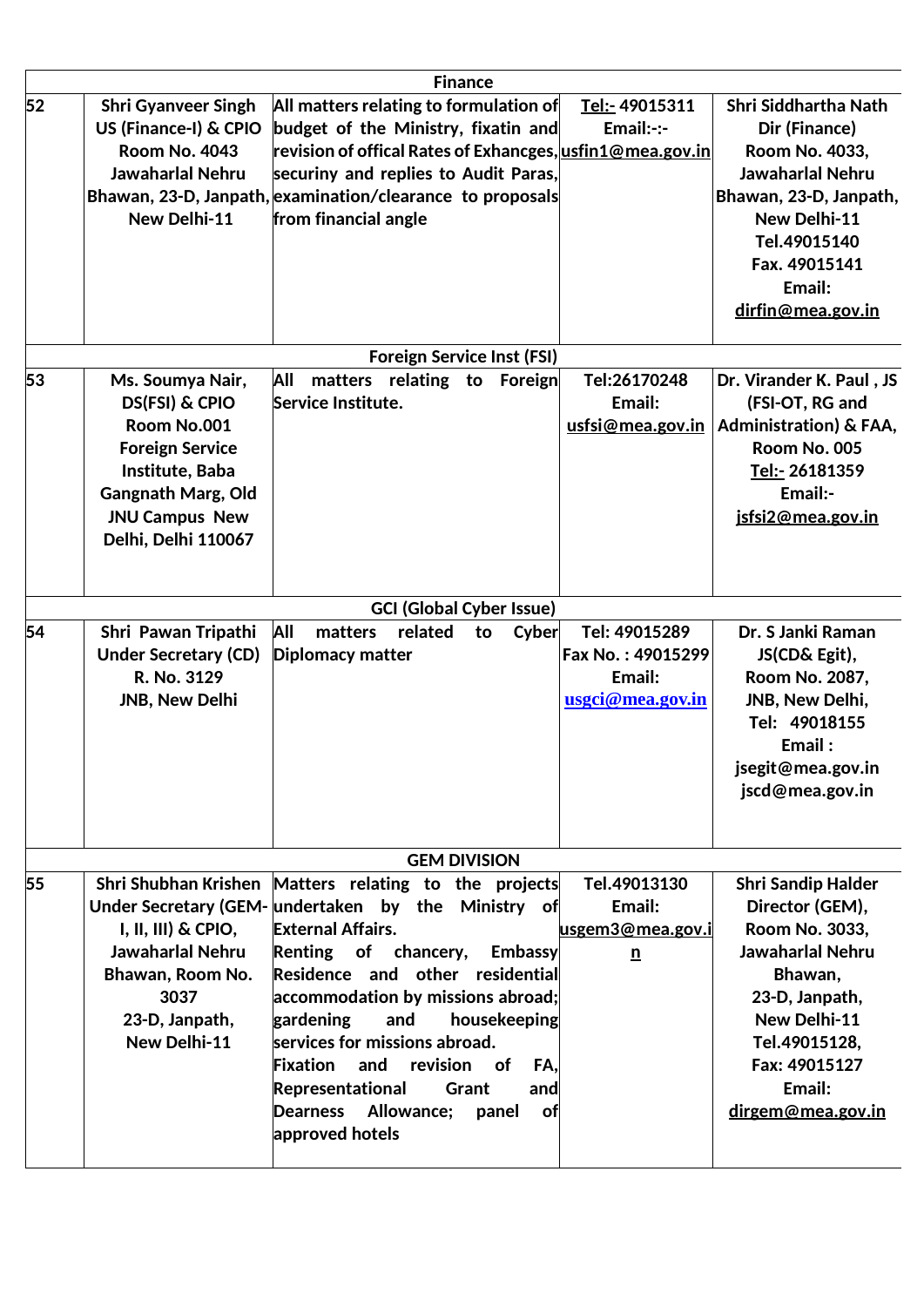|    |                                                                                                                           | Gulf                                                                                                                                         |                                                  |                                                                                                                                                               |
|----|---------------------------------------------------------------------------------------------------------------------------|----------------------------------------------------------------------------------------------------------------------------------------------|--------------------------------------------------|---------------------------------------------------------------------------------------------------------------------------------------------------------------|
| 56 | Shri R. Srinivasan<br><b>US(Special yemen</b><br>Kuwait Cell) & CPIO,<br>R. No. 1086, JNB                                 | matters relating to<br>All<br>India's<br>relations with Bahrain, Iraq, Kuwait,<br>Oman, Qatar, Saudi Arabia, UAE, dssykc@mea.gov.i<br>Yemen. | Tel: 49018452<br>Email:<br>n                     |                                                                                                                                                               |
| 57 | Shri R. K. T. Arasu<br>DS (SKC) & CPIO,<br>R. No. 417, ISIL Building returnees<br>Opp. Supreme Court,<br><b>New Delhi</b> | All matters relating to compensation<br>claims of Gulf War (1990-91)                                                                         | Tel:23072602<br>Email:                           | DR.T.V. Nagendra<br><b>Prasad</b><br>Joint Secretary (Gulf),<br><b>Room No. 2129</b><br><b>JNB, New Delhi</b><br>Tel: 49018480<br>Email:<br>jsgulf@mea.gov.in |
|    |                                                                                                                           | <b>Hindi</b>                                                                                                                                 |                                                  |                                                                                                                                                               |
| 58 | Shri Harkesh Meena,<br>DS(Hindi)                                                                                          | All work regarding use of Hindi in the<br>official work of the Ministry and                                                                  | Tel: 23013389<br>Email:                          | Shri Sanjeev Babu<br><b>Kurup</b>                                                                                                                             |
|    | N,                                                                                                                        | & CPIO, Room No. 235-limplementation of instructions of<br>the Ministry of Home Affairs                                                      | dshindi@mea.gov.i                                | JS (Hindi & Sanskrit)<br>South Block 144 B                                                                                                                    |
|    | South Block, New Delhi-<br>11                                                                                             |                                                                                                                                              | $\underline{n}$                                  | <b>New Delhi</b><br>Tel:-49015214<br>Fax:-49015217<br>Email:-<br>jshindi@mea.gov.in                                                                           |
|    |                                                                                                                           | <b>Indian Council of World Affairs (ICWA)</b>                                                                                                |                                                  |                                                                                                                                                               |
| 59 | Ms. Soni Dahiya,<br>US(ICWA),<br>Sapru House, New Dehi                                                                    |                                                                                                                                              | Tel: 23753615<br>Email: us@icwa.in               | Shri Soumen Bagchi,<br>DDG,<br><b>Sapru House</b><br>Tel:23310636, 23317245<br>Email: ddg@icwa.in,<br>ddgoffice@icwa.in                                       |
|    |                                                                                                                           | <b>Indo -Pacific Division</b>                                                                                                                |                                                  |                                                                                                                                                               |
| 60 | Shri Nikhilesh Giri,<br>Director(IP) & CPIO,<br>Room No.3013, JNB,<br>New Delhi, New Delhi                                |                                                                                                                                              | Tel:49015223<br>Email:<br>dsasean@mea.gov.<br>in | <b>Shri Vikram</b><br>Doraiswami, JS(BM &<br>IP), Room No.3013 JNB,<br><b>New Delhi</b><br>Tel: 49015212<br>Email:<br>jsasean@mea.gov.in                      |
|    |                                                                                                                           | <b>ICCR (Indian Council for Cultural Relations)</b>                                                                                          |                                                  |                                                                                                                                                               |
| 61 | Smt. Manjistha<br>Mukherjee Bhatt,<br>SPD,                                                                                |                                                                                                                                              | Email:<br>spdcoord.iccr@gov.<br>in               | Smt. Shubhdarshini<br><b>Tripathi, Deputy</b><br><b>Director General(Admn</b><br>& East), Room No.16,<br><b>ICCR, Azad Bhavan</b>                             |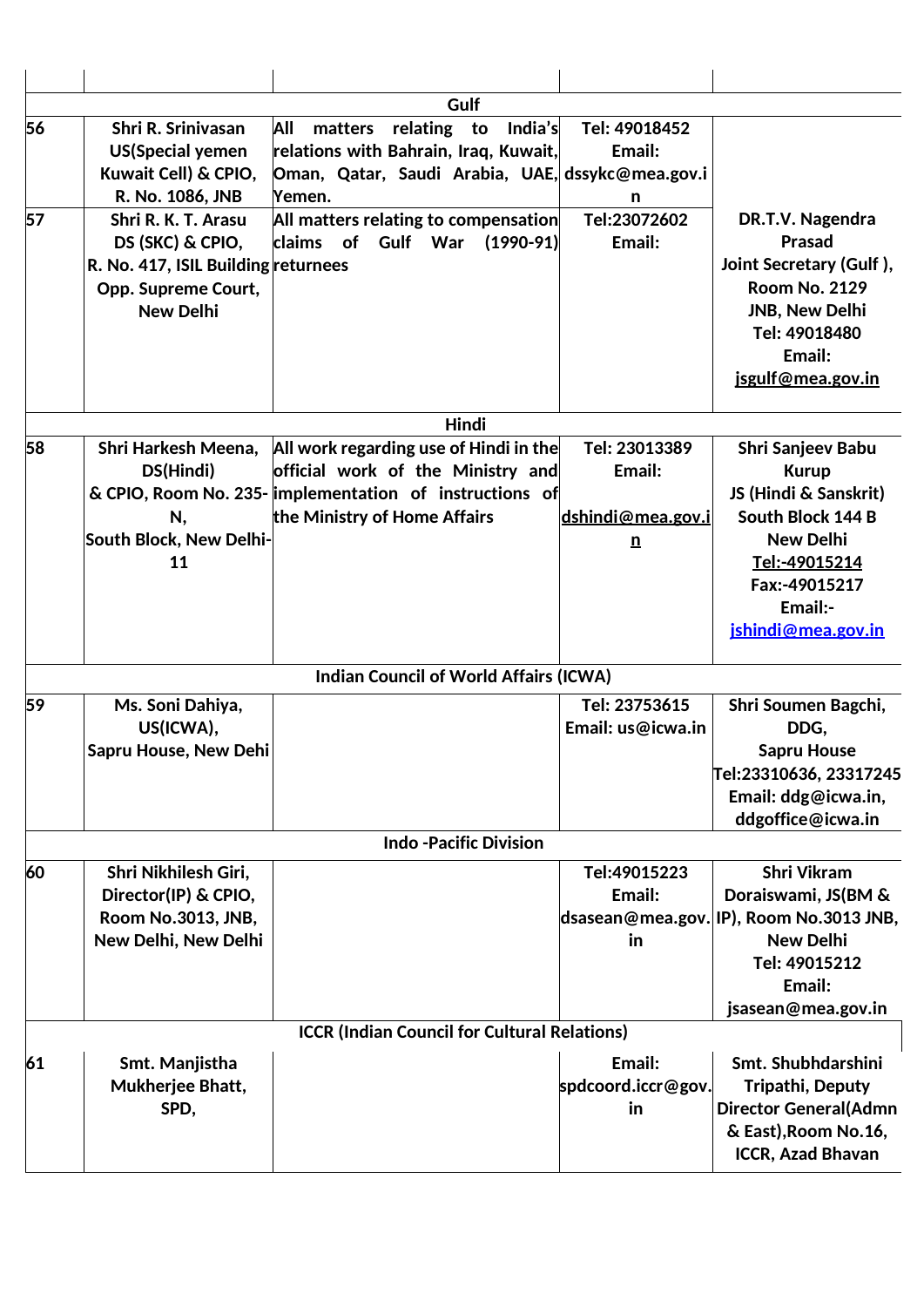|    |                                                                                                           |                                                                                                                                                                          |                                                             | Tel: 23370784<br>Email:<br>ddgad.iccr@mea.gov.in                                                                                                                     |
|----|-----------------------------------------------------------------------------------------------------------|--------------------------------------------------------------------------------------------------------------------------------------------------------------------------|-------------------------------------------------------------|----------------------------------------------------------------------------------------------------------------------------------------------------------------------|
|    |                                                                                                           | <b>IOR</b>                                                                                                                                                               |                                                             |                                                                                                                                                                      |
| 62 | Dr. Sivaguru M<br>DS(Srilanka) & CPIO,<br>Room No. 67 C,<br>South Block, New Delhi-<br>11                 | VAGURUAll political, economic and<br>bilateral cooperation related issues<br>with Sri Lanka & Maldives.                                                                  | Tel. 49016719<br>Fax: 23014717<br>Email.<br>dssl@mea.gov.in | Dr. Adarsh Swaika<br><b>Acting HOD (IOR)</b><br>Room No. 70, South<br><b>Block, New Delhi</b><br>Tel: 23012591<br>Fax: 23014717                                      |
|    | <b>Shri Sarvjeet Soodan</b><br>US(M)<br>Room No. 68-A, South Maldives.<br>Block,<br><b>New Delhi</b>      | All political economic and bilateral<br>cooperation related issues with Email: usm@mea.g                                                                                 | Tel: 49016755<br><u>ov.in</u>                               | Email: jsior@mea.gov.in                                                                                                                                              |
|    |                                                                                                           | <b>Legal &amp; Treaties (L&amp;T)</b>                                                                                                                                    |                                                             |                                                                                                                                                                      |
| 64 | Officer (Gr.I) & CPIO<br>Room No. 4027, JNB,<br><b>New Delhi</b>                                          | Shri Sudheer, K.J. Legal All matters concerning international<br>law etc                                                                                                 | Tel. 49018112<br>Email:<br>legalofficer8@mea.<br>gov.in     | Ms Uma Shankar,<br><b>Additional Secretary</b><br>(L&T),<br>Room No. 0137, A,<br>JNB, New Delhi.<br>Tel:- 49015269<br>Fax:- 49016643<br>Email:<br>aslegal@mea.gov.in |
|    |                                                                                                           | Latin America & Caribbean (LAC)                                                                                                                                          |                                                             |                                                                                                                                                                      |
| 65 | Shri Rajiv Kumar Sinha All<br>US(LAC) & CPIO,<br>Room No. 3115,<br>JNB, 23D, Janpath,<br><b>New Delhi</b> | matters relating to India's Tel:-49016617<br>relations with Chile, Colombia, Peru dslac@mea.gov.in<br>and Venezuela and other countries<br>accredited to these Missions. |                                                             | <b>Ms.Banu Prakash</b><br>Dir (LAC) & CPIO,<br><b>Room No. 3093</b><br>JNB, 23D, Janpath,<br><b>New Delhi</b><br>Tel. 49015505<br>Email:                             |
|    |                                                                                                           | <b>Multilateral Economic Relations (MER)</b>                                                                                                                             |                                                             | dirlac@mea.gov.in                                                                                                                                                    |
| 66 | US (MER) & CPIO,<br>Room No. 1111,<br>Jawaharlal Nehru<br>Bhawan, 23-D, Janpath,<br>New Delhi-11          | Shri Dheeraj Bhaskar All matters relating to multilateral<br>economic relations.                                                                                         | Tel.49015427<br>Email:<br>$\mathbf{n}$                      | Shri Suresh K. Reddy<br>AS (MER)<br>Room No. 1093, 'B'<br>usmer2@mea.gov.i Wing, Jawaharlal Nehru<br>Bhawan,<br>23-D, Janpath,<br>New Delhi-11                       |
|    |                                                                                                           |                                                                                                                                                                          |                                                             | Tel. 49015415<br>Fax. 49015416                                                                                                                                       |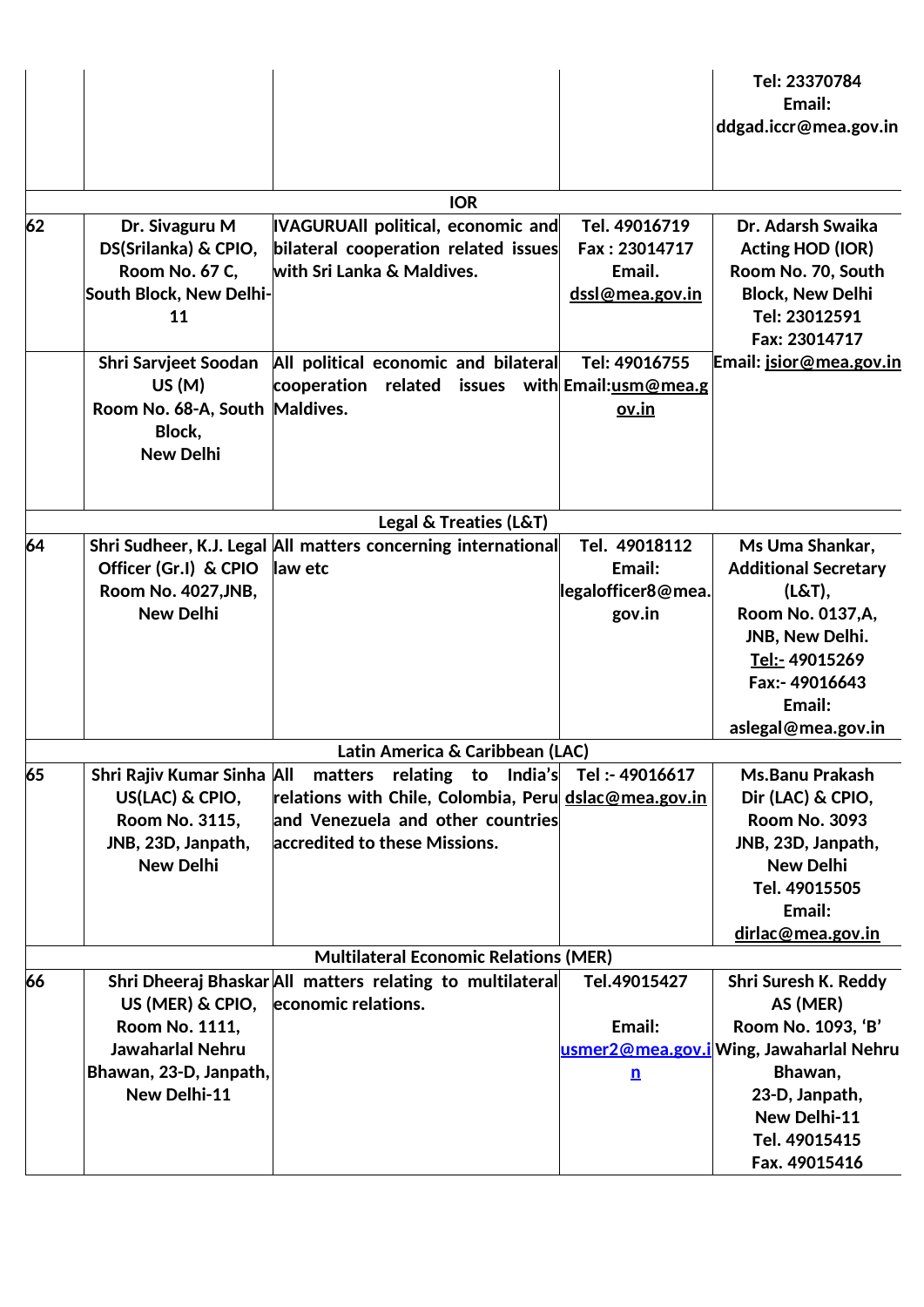|    |                                                                                                                                 |                                                         |                             |               |         |                                                                        | Email:                                                                                                                                                        |
|----|---------------------------------------------------------------------------------------------------------------------------------|---------------------------------------------------------|-----------------------------|---------------|---------|------------------------------------------------------------------------|---------------------------------------------------------------------------------------------------------------------------------------------------------------|
|    |                                                                                                                                 |                                                         |                             |               |         |                                                                        | <u>ismer@mea.gov.in</u>                                                                                                                                       |
|    |                                                                                                                                 |                                                         | <b>Nalanda</b>              |               |         |                                                                        |                                                                                                                                                               |
| 67 | Shri S.R. Patnaik<br>US (SAARC) & CPIO,<br>Room No. 1056,<br><b>Jawaharlal Nehru</b>                                            | All<br>matters relating to Nalanda<br><b>University</b> |                             |               |         | Tel: 49018442<br>Email:                                                | Shri Vishvas Vidu Sapkal<br>JS (Bimstec, Saarc and<br>Nalanda)<br>Room No. 1053, 'A'                                                                          |
|    | Bhawan, 23-D, Janpth,<br>New Delhi-11                                                                                           |                                                         |                             |               |         | ussaarc@mea.gov.i<br>$\mathbf{n}$                                      | Wing, JNB, New Delhi.<br>Tel: 49016629<br>Email.<br><u>jssaarc@mea.gov.in</u>                                                                                 |
|    |                                                                                                                                 |                                                         | Northern (Nepal Bhutan)     |               |         |                                                                        |                                                                                                                                                               |
| 68 | Shri Mukesh Ghiya,<br>Under Secretary (North) relations with Nepal.<br>& CPIO,<br>Room No. 265,<br>South Block,<br>New Delhi-11 | All                                                     | matters relating to India's |               |         | Tel. 23014027<br>Email:<br>usnorth@mea.gov.<br>$\underline{\text{in}}$ | Shri A Amarnath,<br>Director(North) & FAA,<br><b>Room No. 269,A1</b><br>South Block,<br>New Delhi-11<br>Tel. 23011710<br>Email:                               |
| 69 | Shri Ovessa Iqbal,<br>US(Bhutan-Eco) & CPIO, relations with Bhutan.<br>Room No. 265,<br>South Block,<br>New Delhi-11            | All                                                     | matters relating            | to            | India's | Tel. 23016780<br>Email:<br>usbhutan2@mea.g<br>ov.in                    | dirnorth@mea.gov.in                                                                                                                                           |
|    |                                                                                                                                 |                                                         |                             | $(O A-I)$     |         |                                                                        |                                                                                                                                                               |
| 70 | Shri Rajeev Sharma,<br>DS(OIA-I) & CPIO,<br>Room No. 924, Akbar<br><b>Bhawan, New Delhi</b>                                     | All matters related to ICWF                             |                             |               |         | Phone: 26874246,<br>24197910<br>Email:<br>ds1oia1@mea.gov.i<br>n       | <b>Shri Yogeshwar</b><br>Sangwan, JS(OIA-1)<br>Room No. 906, Akbar<br><b>Bhawan, New Delhi</b><br>Phone: 24197940,<br>26874240<br>Email:<br>jsoja1@mea.gov.in |
|    |                                                                                                                                 |                                                         |                             | <b>OIA-II</b> |         |                                                                        |                                                                                                                                                               |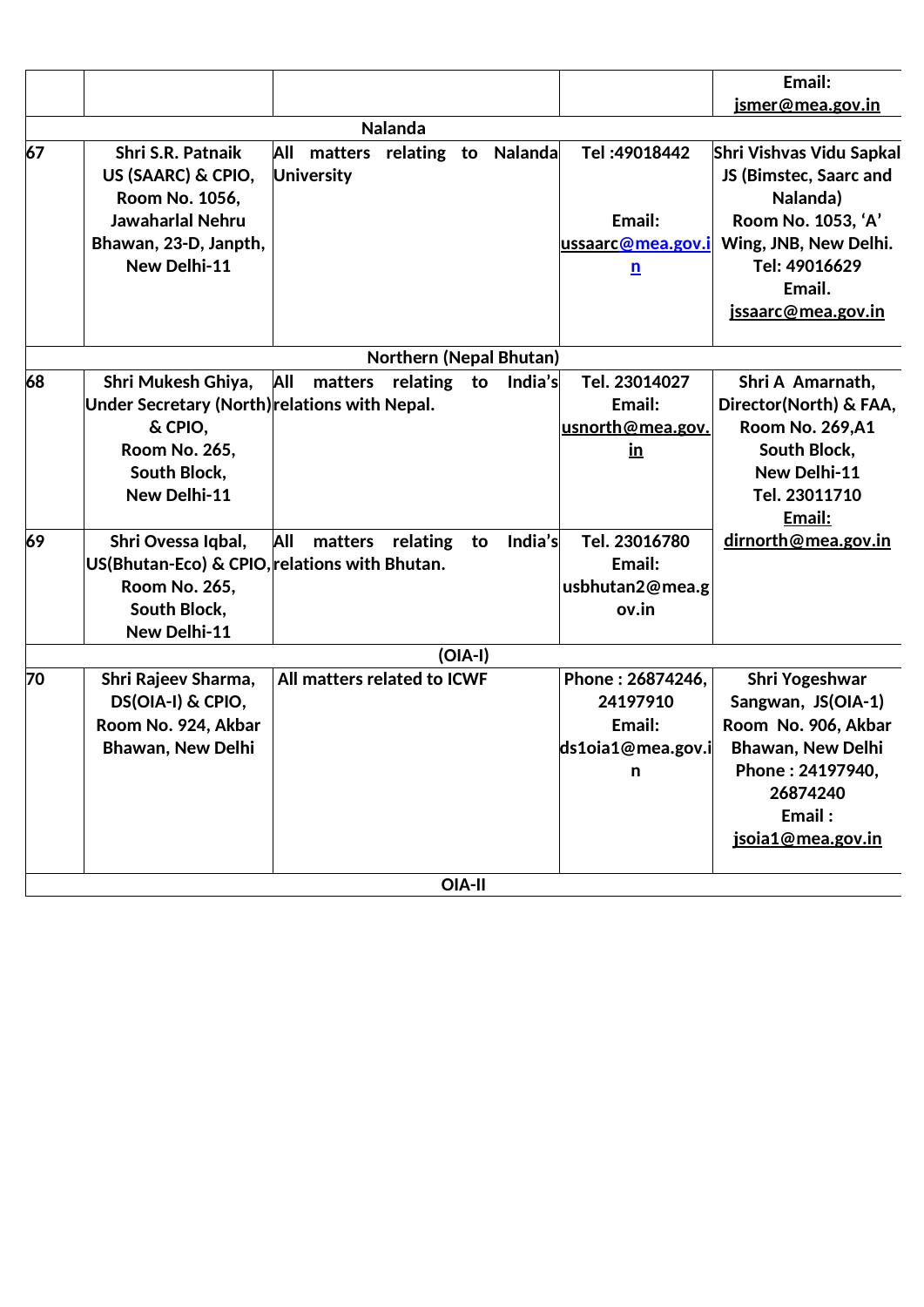| 71 | <b>Malay K Lahiri</b>         | matters related to student Phone: 24197930<br>All  | Shri M.S. Patiyal           |
|----|-------------------------------|----------------------------------------------------|-----------------------------|
|    | Under Secretary (OIA- issues, | marital<br>disputes, child<br>Email:               | Director (PBD) /            |
|    | II)                           | abduction, PBD matters, etc. and us.oia2@mea.gov.i | <b>First Appellate</b>      |
|    | <b>Overseas Indian</b>        | NRI issues relevant only to the<br>$\underline{n}$ | Authority                   |
|    | <b>Affairs-II Division</b>    | above part.                                        | <b>OIA-II Division,</b>     |
|    | <b>Ministry of External</b>   |                                                    | <b>Ministry of External</b> |
|    | <b>Affairs</b>                |                                                    | <b>Affairs</b>              |
|    | <b>Room No. 1033</b>          |                                                    | Room No. 1011,              |
|    | Akbar Bhawan, New             |                                                    | Akbar Bhawan,               |
|    | Delhi                         |                                                    | Chanakyapuri,               |
|    |                               |                                                    | <b>New Delhi - 110021</b>   |
|    |                               |                                                    | Phone: 24197952             |
|    |                               |                                                    | Email:                      |
|    |                               |                                                    | dirpbd@mea.gov.i            |
|    |                               |                                                    | $\overline{\mathbf{n}}$     |
|    |                               |                                                    |                             |
|    |                               |                                                    |                             |
|    |                               |                                                    |                             |
|    |                               | <b>OE &amp; PGE</b>                                |                             |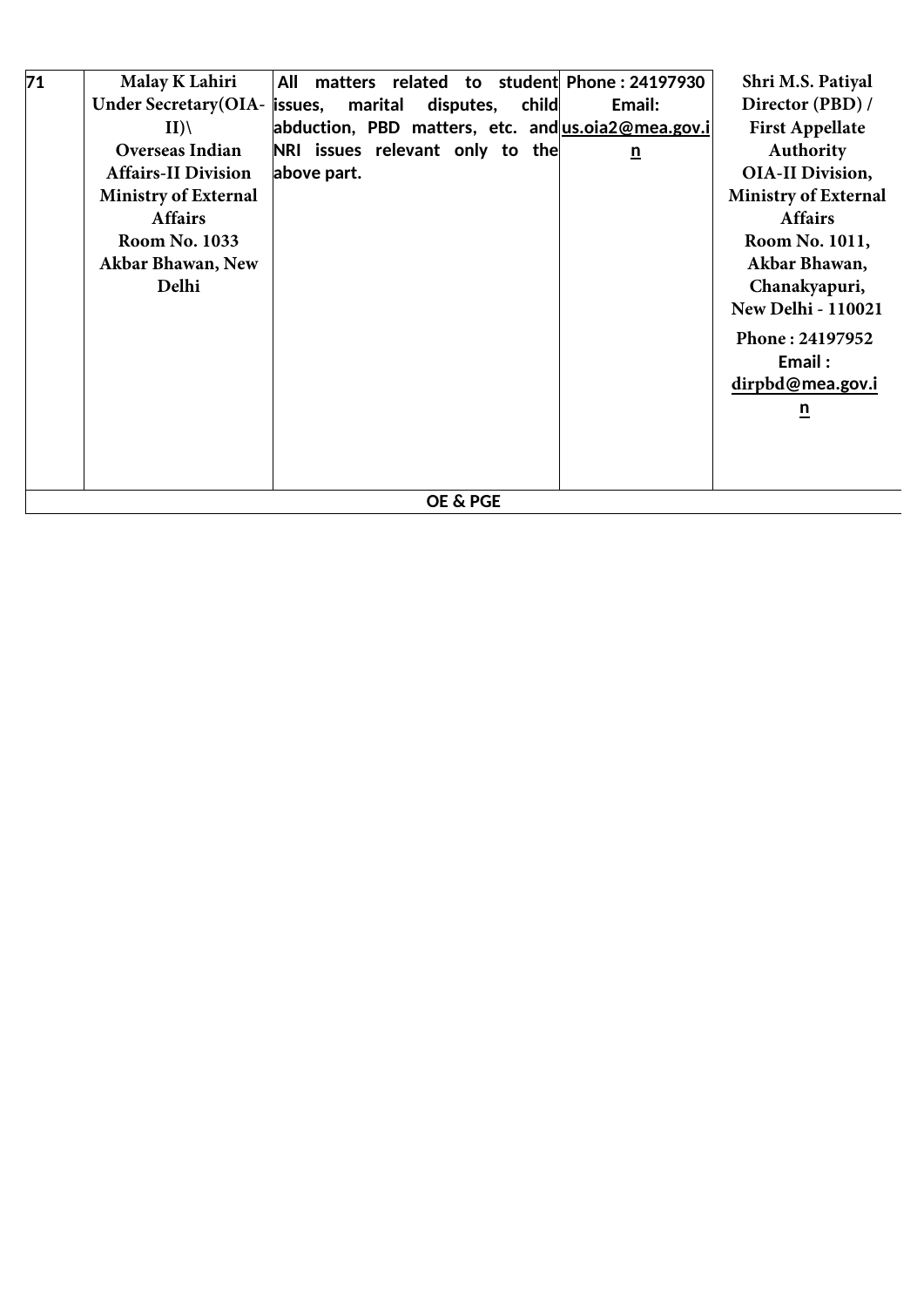| 72 | Mr. Ashok Kumar,                                                             | <b>Work</b><br>relating                                             | <b>POEs</b><br>of      | Tel: 24675142 | Mr. Pramil Gupta,    |
|----|------------------------------------------------------------------------------|---------------------------------------------------------------------|------------------------|---------------|----------------------|
|    | $US(OE-IA), & (OE-IB)$                                                       | Mumbai/Chennai/Cochin/Trivandru                                     |                        | Email:        | Director(OE-III), OE |
|    | R. No. 1022, Akbar Bha-m, fresh registgratin of recruiting usoe1a@mea.gov.in |                                                                     |                        |               | & PGE                |
|    | wan, MEA, New Delhi agents,                                                  | renewal<br>of                                                       | registratin            |               | <b>Division</b>      |
|    |                                                                              | certificates, permits                                               | project<br>to          |               | R. No. 914, Akbar    |
|    |                                                                              | exporters/Foreign                                                   | employers,             |               | Bhawan, MEA, New     |
|    |                                                                              | complaints<br>against                                               | registered             |               | <b>Delhi</b>         |
|    |                                                                              | Ras/correspondences,                                                |                        |               | Tel: 24197914        |
|    |                                                                              | SCN/Mission/complaints/closure                                      |                        |               | Email: diremigra-    |
|    |                                                                              | etc, suspension cancellation of Rcs                                 |                        |               | tion@mea.gov.in      |
|    |                                                                              | forfeiture                                                          | of bank guarantees,    |               |                      |
|    |                                                                              | surrender of RC and return of Bgs on                                |                        |               |                      |
|    |                                                                              | the request of RA, revocation of                                    |                        |               |                      |
|    |                                                                              | suspension                                                          | cancellationof<br>Rcs. |               |                      |
|    |                                                                              | prosecurtion sanctin against Ras                                    |                        |               |                      |
|    |                                                                              | information of CBI/police, inclusion                                |                        |               |                      |
|    |                                                                              | delation in prior approval category                                 |                        |               |                      |
|    |                                                                              | (PAC), modification of registration                                 |                        |               |                      |
|    |                                                                              | certificate, court cases/appeal cases:                              |                        |               |                      |
|    |                                                                              | I. Casefileld with appellate authority                              |                        |               |                      |
|    |                                                                              | (ii)<br>appeal<br>against                                           | appellate              |               |                      |
|    |                                                                              | authority's order and parliament                                    |                        |               |                      |
|    |                                                                              | matters/VVIP references/RTI etc.                                    |                        |               |                      |
|    |                                                                              | relating<br>Work                                                    | <b>POEs</b><br>оf      |               |                      |
|    |                                                                              | Delhi/Chandigarh/Hyderabad/Kolka                                    |                        |               |                      |
|    |                                                                              | ta/Jaipur/Rae                                                       | Bareli,<br>fresh       |               |                      |
|    |                                                                              | registgratin of recruiting agents,                                  |                        |               |                      |
|    |                                                                              | renewal of registratin certificates,                                |                        |               |                      |
|    |                                                                              | permits to project exporters/Foreign                                |                        |               |                      |
|    |                                                                              | employers,<br>complaints                                            | against                |               |                      |
|    |                                                                              | registered                                                          | Ras/correspondences,   |               |                      |
|    |                                                                              | SCN/Mission/complaints/closure                                      |                        |               |                      |
|    |                                                                              | etc, suspension cancellation of Rcs                                 |                        |               |                      |
|    |                                                                              | forfeiture of bank guarantees,                                      |                        |               |                      |
|    |                                                                              | surrender of RC and return of Bgs on                                |                        |               |                      |
|    |                                                                              | the request of RA, revocation of                                    |                        |               |                      |
|    |                                                                              | cancellationof<br>suspension                                        | Rcs.                   |               |                      |
|    |                                                                              | prosecurtion sanctin against Ras                                    |                        |               |                      |
|    |                                                                              | information of CBI/police, inclusion                                |                        |               |                      |
|    |                                                                              | delation in prior approval category                                 |                        |               |                      |
|    |                                                                              | (PAC), modification of registration                                 |                        |               |                      |
|    |                                                                              | certificate, court cases/appeal cases:                              |                        |               |                      |
|    |                                                                              | I. Casefileld with appellate authority<br>(ii)<br>appeal<br>against |                        |               |                      |
|    |                                                                              | authority's order and parliament                                    | appellate              |               |                      |
|    |                                                                              | matters/VVIP references/RTI etc.                                    |                        |               |                      |
|    |                                                                              |                                                                     |                        |               |                      |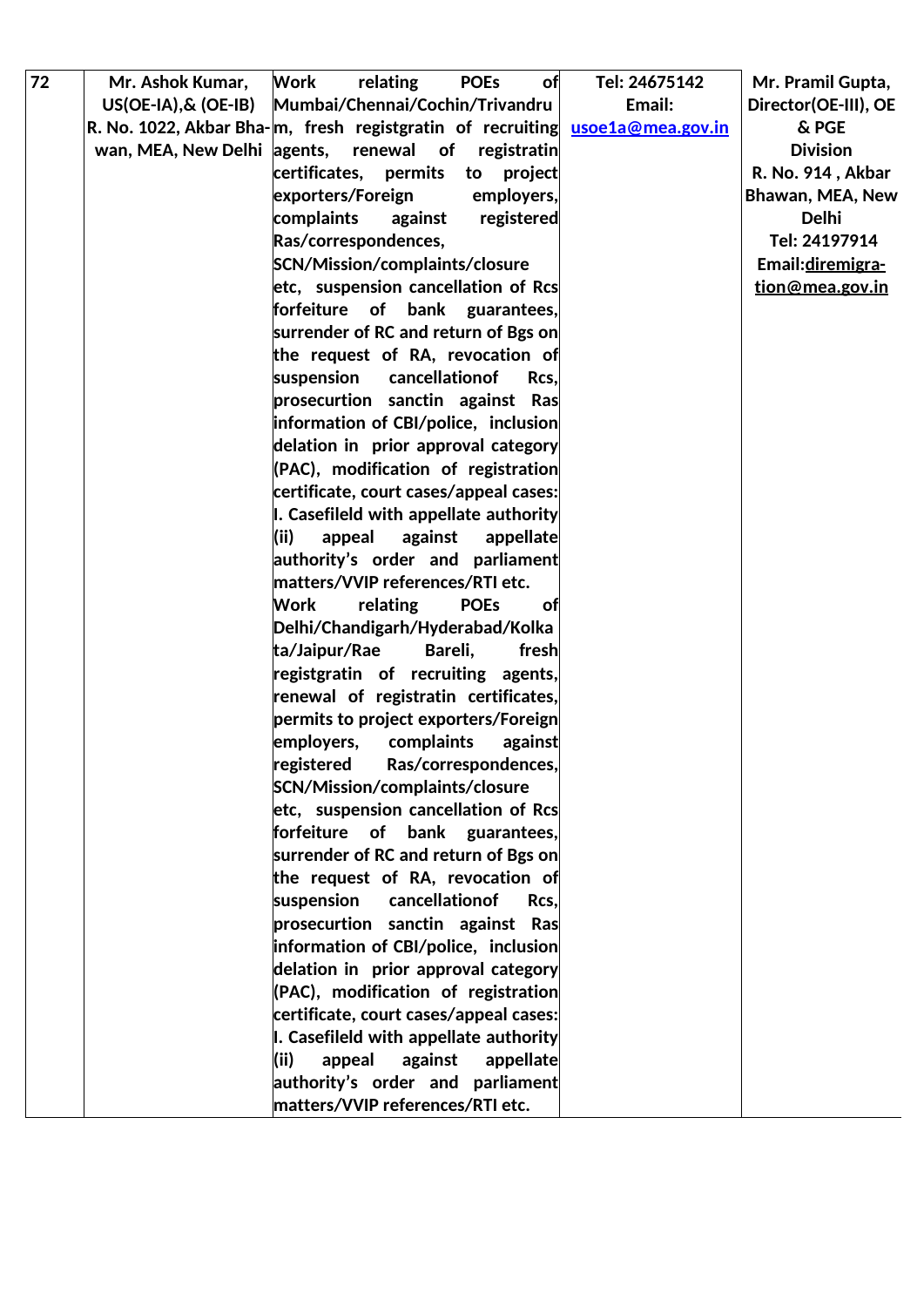| 73 |                      | Mr. Bikash R, Mahato, E-Migrate Project, All                           | matters    | Tel: 24675212,   | Mr. Pramil Gupta           |
|----|----------------------|------------------------------------------------------------------------|------------|------------------|----------------------------|
|    |                      | US(OE-III), R. No. 1021, pertaining to issue of Emigration             |            | Email:           | Director(OE-III)           |
|    |                      | Akbar Bhawan, MEA, clearance, Issue of notificatious emig2@moja.nic.in |            |                  | R. No. 914, Akbar          |
|    | <b>New Delhi</b>     | relating to Emigration act and rules,                                  |            |                  | Bhawan, MEA, New           |
|    |                      | all local administrative & budgetary                                   |            |                  | Delhi - 110023             |
|    |                      | matters related to PoE's, suspension                                   |            |                  | Tel: 24197909              |
|    |                      | of emigration due to disturbauces in                                   |            |                  | Email:                     |
|    |                      | destination country, representation                                    |            |                  | diroe1@mea.gov.in          |
|    |                      | on JWGs of OE division, matters                                        |            |                  |                            |
|    |                      | relating to computerisation and                                        |            |                  |                            |
|    |                      | modernisation of PoE                                                   | officers.  |                  |                            |
|    |                      | <b>officers</b><br>weekly                                              | meeting    |                  |                            |
|    |                      | minutes/followupin<br><b>OE</b>                                        | division.  |                  |                            |
|    |                      | parliament matters relating                                            | to         |                  |                            |
|    |                      | subject allotted and budget/audit                                      |            |                  |                            |
|    |                      | para/RTI etc.                                                          |            |                  |                            |
| 74 | Shri R.A. Meena, US  | Compleaints against unregistered Tel. - 24197993, Email                |            |                  | <b>Col. Rahul Gupta</b>    |
|    | (OE-II) & CPIO, Room | recruiting agents, complaints on - usoe2@mea.gov.in                    |            |                  | Director(OE-II)            |
|    | No. 1021, Akbar Bha- | twitter/social<br>media                                                | followup   |                  | R. No. 933, Akbar          |
|    | wan, MEA, New Delhi. | regarding<br>illegal                                                   | agents,    |                  | Bhawan, MEA, New           |
|    |                      | website/FAQ/Citizen Charter of OE                                      |            |                  | Delhi - 110023             |
|    |                      | division, overall coordination on                                      |            |                  | Tel: 24197994              |
|    |                      | important policy issued in                                             | <b>OE</b>  |                  | Email: diroepg@mea         |
|    |                      | Divison,<br>matters<br>relating                                        | to         |                  | .gov.in                    |
|    |                      | trafficking of migrants and press                                      |            |                  |                            |
|    |                      | council of India matters, matters                                      |            |                  |                            |
|    |                      | related to coordination with the                                       |            |                  |                            |
|    |                      | state Govt. MHA, MHRD and skill                                        |            |                  |                            |
|    |                      | development, Administrative liaison                                    |            |                  |                            |
|    |                      | with missions for rescue work of                                       |            |                  |                            |
|    |                      | emigrants, public grevances in                                         |            |                  |                            |
|    |                      | <b>VPGRAMS</b><br>and                                                  | parliament |                  |                            |
|    |                      | matters/RTI etc. on allotted subject                                   |            |                  |                            |
|    |                      | Pravasi Bhartiya Kendra (PBK)                                          |            |                  |                            |
| 75 | Shri Azad Singh,     |                                                                        |            | Tel:24156402     | Shri Piyush Gupta,         |
|    | AO(PBK) & CPIO, New  |                                                                        |            | Email:           | <b>Director(Conference</b> |
|    | <b>Delhi</b>         |                                                                        |            | sopbk@mea.gov.in | ) & Chairman               |
|    |                      |                                                                        |            |                  | (PBKOC) Room               |
|    |                      |                                                                        |            |                  | No.1001, Akbar             |
|    |                      |                                                                        |            |                  | <b>Bhawan, New Delhi</b>   |
|    |                      |                                                                        |            |                  | Tel:24676840               |
|    |                      |                                                                        |            |                  | Email:dirconf@me           |
|    |                      |                                                                        |            |                  | a.gov.in                   |
|    |                      | <b>Parliamnet &amp; Co-ordination</b>                                  |            |                  |                            |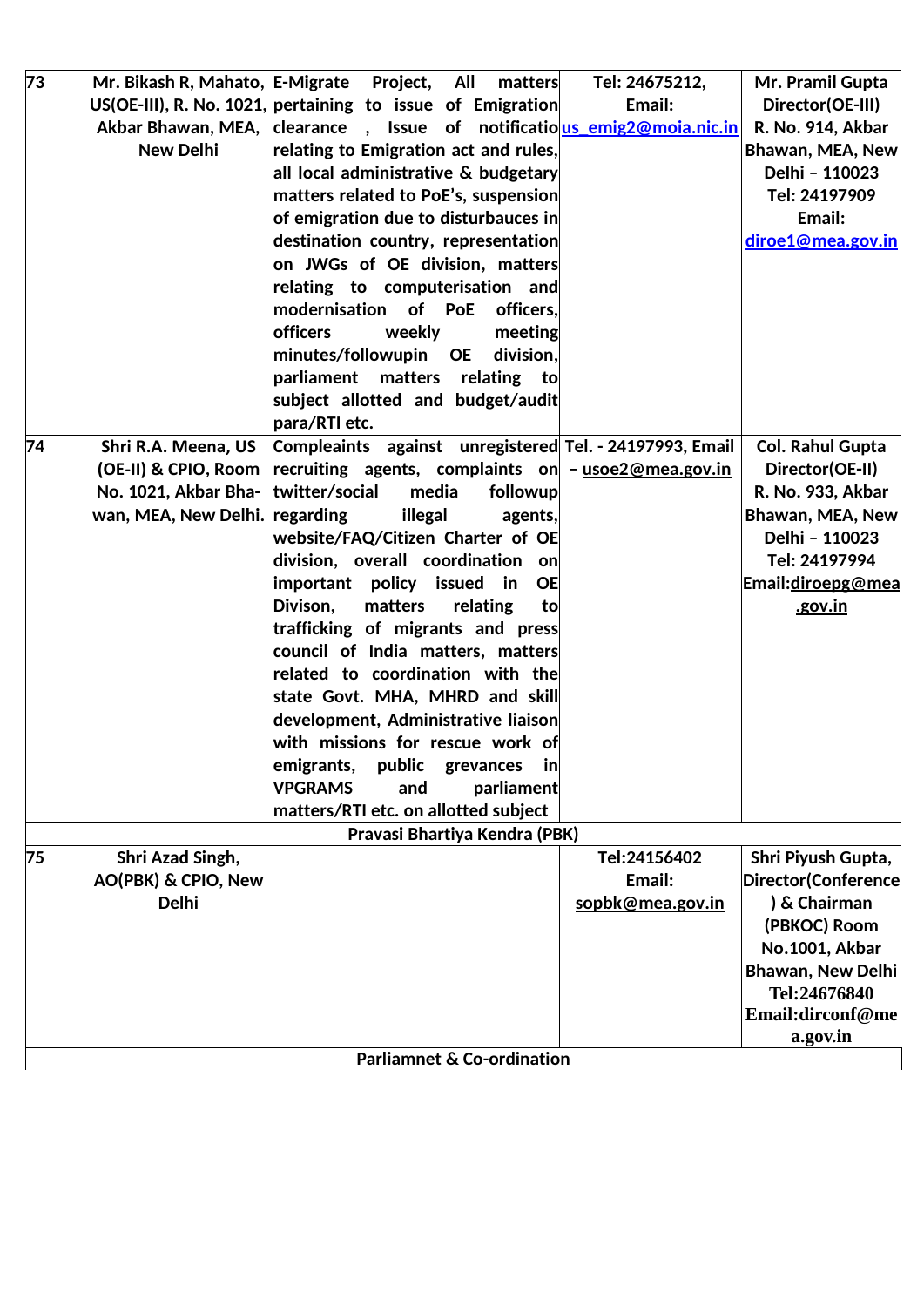| 76 | US (Coord) & CPIO<br><b>Coordination Division</b><br>Room No.29 A, South<br><b>Block, New Delhi.</b>                                                                                              | Ms. Bharti S. Bhatnagar All matters relating to coordination | Tel: 49016716<br>Email:<br>uscoord2@mea.gov.in             | <b>Shri Robert</b><br>Shetkintong,<br>JS(PARL& Coord) &<br>FAA, Room No 79<br>South Block, New<br>Delhi.                                                                                                                                                                                    |
|----|---------------------------------------------------------------------------------------------------------------------------------------------------------------------------------------------------|--------------------------------------------------------------|------------------------------------------------------------|---------------------------------------------------------------------------------------------------------------------------------------------------------------------------------------------------------------------------------------------------------------------------------------------|
| 77 | <b>Shri Mahesh Kumar</b><br>SO (EDU)<br>JNB 2024, New Delhi                                                                                                                                       | All matters relating to education                            | Tel: 49015437<br>Email:<br>soedu@mea.gov.in                | Tel:- 23012987<br>Email:-<br>jsparliament@mea.<br>gov.in                                                                                                                                                                                                                                    |
| 78 | Shri Inderjit Sagar,<br><b>Under</b><br>Secretary(Parl)<br>Room No. 67 B,<br>South Block, New<br>Delhi-11                                                                                         | All matters relating to<br><b>Parliament Section</b>         | Tel: 23016244<br>Email:usparl@mea<br>.gov.in               | jscoord@mea.gov.in                                                                                                                                                                                                                                                                          |
|    |                                                                                                                                                                                                   | <b>POEs</b>                                                  |                                                            |                                                                                                                                                                                                                                                                                             |
| 79 | Ms. J Subhadra, Protec-<br>tor of Emigrants 2 &<br><b>CPIO</b><br><b>Office of Protector of</b><br><b>Emigrants, Rayala Tow-</b><br>ers, Tower No.2, IV<br>Floor, Anna Salai, Chen-<br>nai-600002 |                                                              | Tel: 044-28525610<br>Email:poe-<br>chennai2@mea.go<br>v.in | Ms. Sumathi Vasudev,<br><b>Protector of Emigrants-</b><br>I/First Appellate Au-<br>thority,<br><b>Office of Protector of</b><br><b>Emigrants, Rayala Tow-</b><br>ers, Tower No.2, IV<br>Floor, Anna Salai, Chen-<br>nai-600002, Tel: 044-<br>29862069<br>Email: poe-<br>chennai1@mea.gov.in |
|    |                                                                                                                                                                                                   | Pakistan, Afghanistan & Iran (PAI)                           |                                                            |                                                                                                                                                                                                                                                                                             |
| 80 | <b>Shri Niteen Subhash</b><br>Yeola, DS (Afganistan)<br>& CPIO<br>Room No.146C,<br>South Block,<br>New Delhi-11                                                                                   | All matters relating to Afghanistan<br>in PAI Division       | Tel. 23014904<br>Email:<br>dspai@mea.gov.in                | Dr. M.Suresh Kumar<br>Director (Pak) & CPIO<br>for Pak & Kashmir Unit.<br>Room No. 146-E<br>South Block,<br>New Delhi-11                                                                                                                                                                    |
| 81 | Shri Sandeep Kumar,<br><b>DS(PAK) &amp; CPIO</b><br>Room No. 146-F,<br>South Block,<br>New Delhi-11                                                                                               | All matters relating to Pakistan and<br><b>Kashmir Unit</b>  | Tel. 23016971<br>Email:<br>uspak2@mea.gov.i<br>n           | Tel. 49016685<br>Email:<br>dirpak@mea.gov.in                                                                                                                                                                                                                                                |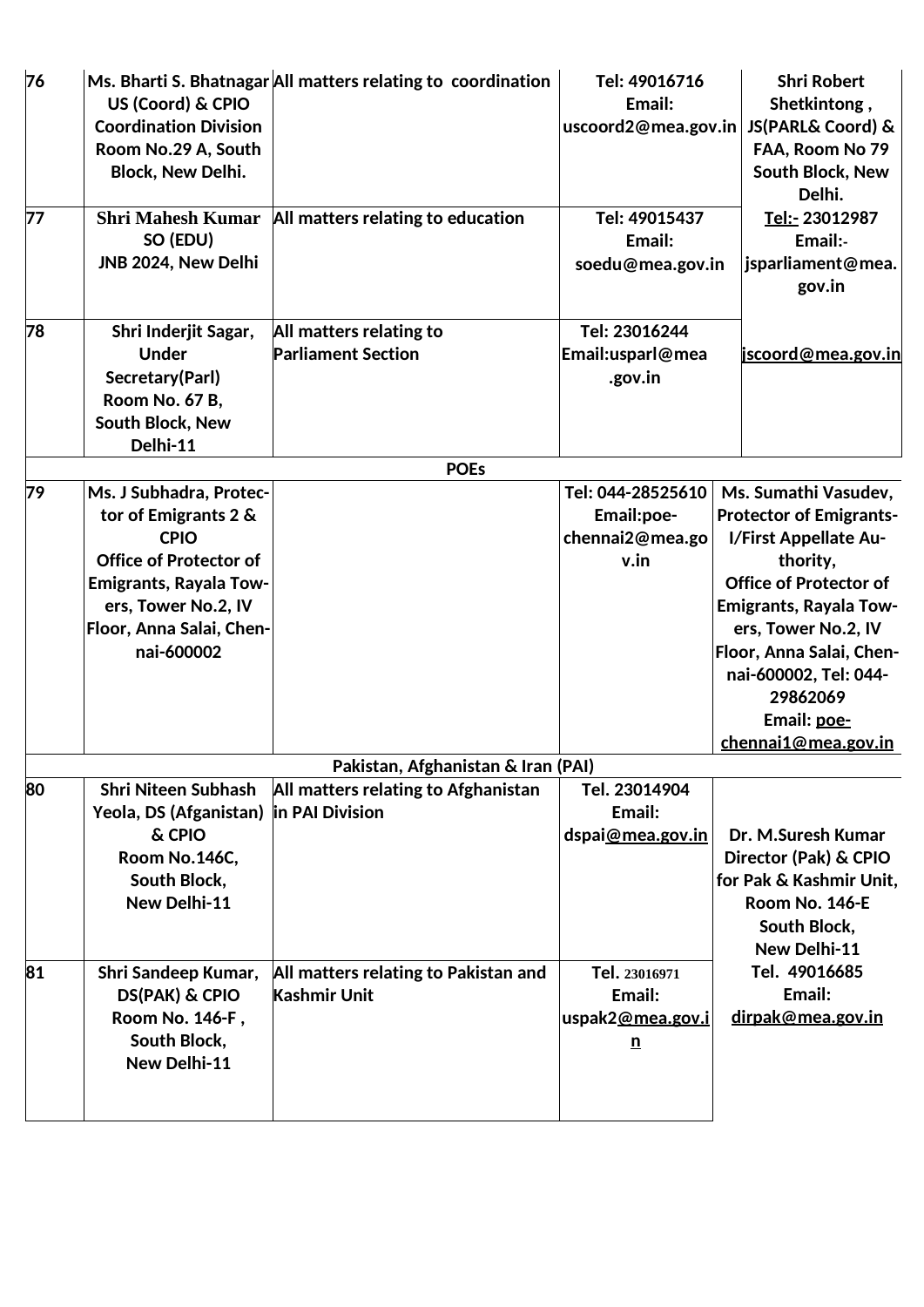| 82 | <b>Shri Rahul Kumar</b>                          | All matteres relating to Iran in PAI               | Tel: 23012610     |                          |
|----|--------------------------------------------------|----------------------------------------------------|-------------------|--------------------------|
|    | Rakesh, US(Iran) & CPIO                          | <b>Division</b>                                    | Email:            |                          |
|    | for Iran Section                                 |                                                    | usiran@mea.gov.in |                          |
|    | Room No. 146 F                                   |                                                    |                   |                          |
|    | <b>South Block</b>                               |                                                    |                   |                          |
|    | New Delhi-11                                     |                                                    |                   |                          |
|    |                                                  | <b>Policy, Planning &amp; Research (PP&amp;R)</b>  |                   |                          |
| 83 | Shri Baidyanath Saha,                            | All matters relating to Policy,                    | Tel. 49015357     | <b>Shri Arindam</b>      |
|    | SO (PP & R) & CPIO,                              | planning & Research related work of                | Email.            | Bhattacharyya,           |
|    | Room No.3071, JNB                                | the Ministry.                                      | sores@mea.gov.in  | DIR(PP&R), Room          |
|    | New Delhi-11                                     |                                                    |                   | No. 3060, JNB ND,        |
|    |                                                  |                                                    |                   | Tel.49015262             |
|    |                                                  |                                                    |                   | Email:                   |
|    |                                                  |                                                    |                   | jspp@mea.gov.in          |
|    |                                                  |                                                    |                   |                          |
|    |                                                  |                                                    |                   |                          |
|    |                                                  |                                                    |                   |                          |
|    |                                                  |                                                    |                   |                          |
|    |                                                  |                                                    |                   |                          |
|    |                                                  |                                                    |                   |                          |
|    |                                                  | Protocol (COP)                                     |                   |                          |
| 84 |                                                  | Programme related information to Tel. No. 49016615 |                   | <b>Shri Nagesh Singh</b> |
|    | <b>Shri Mayank Singh,</b><br>DCP (Ceremonials) & |                                                    | Email:            | JS (COP),                |
|    | CPIO,                                            | foreign visits of President of India,              | dcpc@mea.gov.in   | Room No. 2141,           |
|    | Room No. 2118, JNB,                              | Vice President of India, Prime                     |                   | JNB,                     |
|    | New Delhi - 11.                                  | India,<br><b>Minister</b><br>of<br>Information     |                   | New Delhi-11             |
|    |                                                  | related to VVIP visits (excluding                  |                   | Tel. 49018602,           |
|    |                                                  | MOUs, agreements, joint statement,                 |                   | Email:                   |
|    |                                                  | grants etc) of foreign, Heads of                   |                   | jscop@mea.gov.in         |
|    |                                                  |                                                    |                   |                          |
|    |                                                  | States, Vice Presidents, Heads of                  |                   |                          |
|    |                                                  | Governments, Foreign Ministers &                   |                   |                          |
|    |                                                  | equivalent dignitaries handled by                  |                   |                          |
|    |                                                  | <b>Protocol Division</b>                           |                   |                          |
|    |                                                  |                                                    |                   |                          |
|    |                                                  |                                                    |                   |                          |
|    |                                                  |                                                    |                   |                          |
|    |                                                  |                                                    |                   |                          |
|    |                                                  |                                                    |                   |                          |
|    |                                                  |                                                    |                   |                          |
|    |                                                  |                                                    |                   |                          |
|    |                                                  |                                                    |                   |                          |
|    |                                                  |                                                    |                   |                          |
|    |                                                  |                                                    |                   |                          |
|    |                                                  |                                                    |                   |                          |
|    |                                                  |                                                    |                   |                          |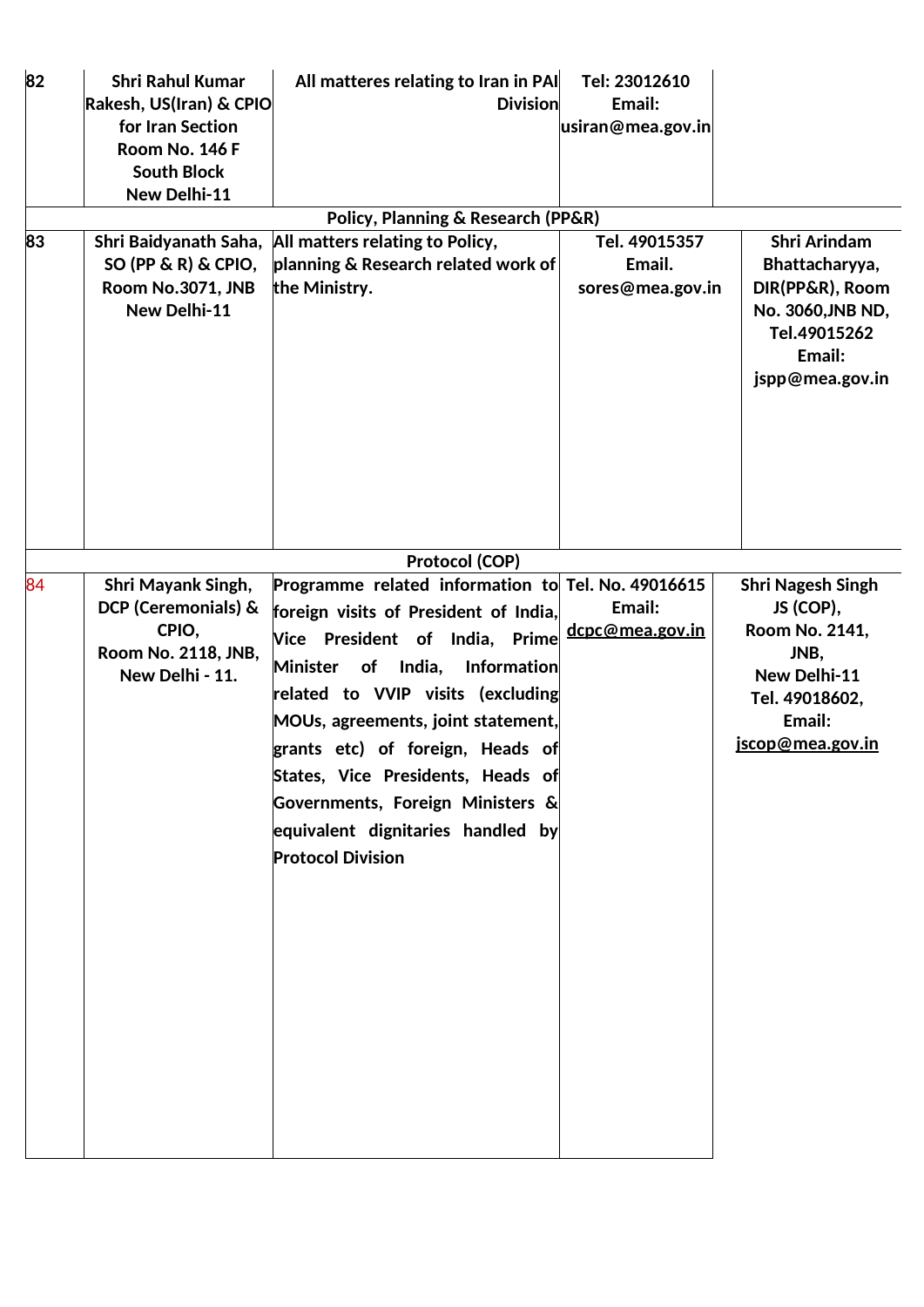| 85 | Shri D C D Dass                                            | <b>Subject handled by CPIO:</b>                 | Tel. 49015445   |                          |
|----|------------------------------------------------------------|-------------------------------------------------|-----------------|--------------------------|
|    | DCP(F) & CPIO,                                             | <b>Exchange</b><br><b>of</b><br>messages<br>and | Email:          |                          |
|    | <b>Room No 1064,</b>                                       | communications on National Days.                | dcpf@mea.gov.in | <b>Shri Nagesh Singh</b> |
|    | Jawaharlal Nehru<br>Bhawan, 23-D, Janpath, Presentation of | Credentials<br>tol                              |                 | JS (COP),                |
|    | New Delhi-11                                               |                                                 |                 | Room No. 2141,           |
|    |                                                            | President of India by the Heads of              |                 | JNB,                     |
|    |                                                            | Mission of<br>foreign<br>states-                |                 | New Delhi-11             |
|    |                                                            | Coordinating arrangements.                      |                 | Tel. 49018602,<br>Email: |
|    |                                                            | <b>Appointment</b><br>of<br>Consul<br>new       |                 | jscop@mea.gov.in         |
|    |                                                            | Generals/Honorary<br><b>Consuls</b><br>оf       |                 |                          |
|    |                                                            | foreign states.                                 |                 |                          |
|    |                                                            | All different responsibilities.                 |                 |                          |
|    |                                                            | Preparation of Credential papers of             |                 |                          |
|    |                                                            | Ambassadors of India abroad and                 |                 |                          |
|    |                                                            | Commission of Appointments of                   |                 |                          |
|    |                                                            | <b>Consul Generals/Honorary Consuls</b>         |                 |                          |
|    |                                                            | <b>of</b><br>India abroad, Establishment        |                 |                          |
|    |                                                            | General/Trade<br>Consulate<br>of                |                 |                          |
|    |                                                            | Offices/Cultural Centers, Creation of           |                 |                          |
|    |                                                            | new posts in foreign Missions/Posts,            |                 |                          |
|    |                                                            | Recommendation of Airport Entry                 |                 |                          |
|    |                                                            | Passes to Diplomatic<br>Missions,               |                 |                          |
|    |                                                            | Honorary Consuls, UN/International              |                 |                          |
|    |                                                            | organizations in Delhi Complaints of            |                 |                          |
|    |                                                            | local employees working in foreign              |                 |                          |
|    |                                                            | diplomatic Missions, Maintenance                |                 |                          |
|    |                                                            | and upkeep of the Hyderabad House,              |                 |                          |
|    |                                                            | Purchase/sale/allotment of land,                |                 |                          |
|    |                                                            | built up property in respect<br>оf              |                 |                          |
|    |                                                            | diplomatic<br><b>Missions</b><br>and            |                 |                          |
|    |                                                            | UN/International<br>Organisations               |                 |                          |
|    |                                                            | <b>Complaints</b><br>from                       |                 |                          |
|    |                                                            | Indian citizens/firms against foreign           |                 |                          |
|    |                                                            | representations and vice versa on               |                 |                          |
|    |                                                            | relating to telephone,<br>matters               |                 |                          |
|    |                                                            | electricity, rent and other utilities.          |                 |                          |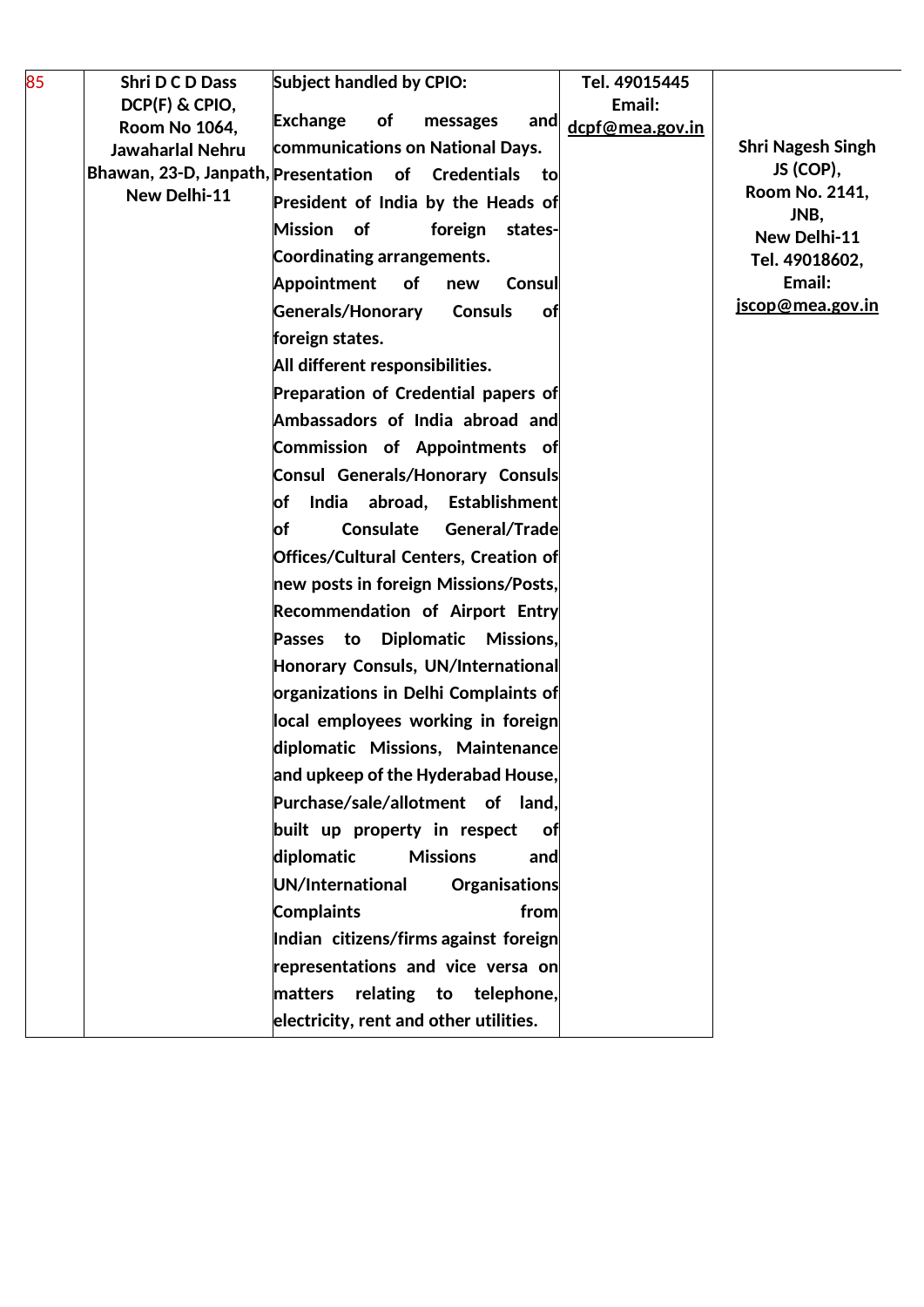| 86 | Shri Hansraj Singh                             | <b>Subject handled by CPIO:</b>                         | Tel. 49015449                    |                          |
|----|------------------------------------------------|---------------------------------------------------------|----------------------------------|--------------------------|
|    | Verma,                                         | 1. Diplomatic Identity Cards.                           | Fax. 49015450                    |                          |
|    | DCP(Privilege) & CPIO,<br><b>Room No 1062,</b> |                                                         | Email:<br><u>dcpp@mea.gov.in</u> |                          |
|    | Jawaharlal Nehru                               | for<br>Gainful<br>Arrangement<br>2.                     |                                  |                          |
|    | Bhawan, 23-D, Janpath,                         | <b>Employment of the dependents of</b>                  |                                  |                          |
|    | New Delhi-11                                   | members of diplomatic/consular                          |                                  |                          |
|    |                                                | missions.                                               |                                  |                          |
|    |                                                | 3. Study Permission to foreign                          |                                  | <b>Shri Nagesh Singh</b> |
|    |                                                | diplomats for enrollment in Indian                      |                                  | JS (COP),                |
|    |                                                | Universities.                                           |                                  | Room No. 2141,<br>JNB,   |
|    |                                                | 4. Security arrangement for Foreign                     |                                  | New Delhi-11             |
|    |                                                | <b>Representations and their residences</b>             |                                  | Tel. 49018602.           |
|    |                                                | in India.                                               |                                  | Email:                   |
|    |                                                | 5. Privileges and Immunities to                         |                                  | jscop@mea.gov.in         |
|    |                                                | International Organisations.                            |                                  |                          |
|    |                                                | 6. Reciprocity Issues.                                  |                                  |                          |
|    |                                                | 7. Court summons:<br>Protocol<br>Ш                      |                                  |                          |
|    |                                                | Section coordinates delivery of                         |                                  |                          |
|    |                                                | summons issued by various courts to                     |                                  |                          |
|    |                                                | Diplomatic Missions in India under                      |                                  |                          |
|    |                                                | intimation to the concerned courts.                     |                                  |                          |
|    |                                                | 8. Prior Approval for import                            |                                  |                          |
|    |                                                | purchase and sale of of vehicles by                     |                                  |                          |
|    |                                                | Foreign Representations (FR) and                        |                                  |                          |
|    |                                                | their privileged persons.                               |                                  |                          |
|    |                                                | 9. Registration<br>recommendation                       |                                  |                          |
|    |                                                | letter to the transport authority for                   |                                  |                          |
|    |                                                | registration of a CD / UN vehicle.                      |                                  |                          |
|    |                                                | 10. Prior Approval for import of                        |                                  |                          |
|    |                                                | building materials etc. for new                         |                                  |                          |
|    |                                                | premises/office<br>$\bullet$<br>Foreign<br>$\mathsf{a}$ |                                  |                          |
|    |                                                | <b>Representation (FR).</b>                             |                                  |                          |
|    |                                                | 11. Prior Approval for import of                        |                                  |                          |
|    |                                                | artefacts/ exhibition /concert items.                   |                                  |                          |
|    |                                                | 12. Customs<br>Duty<br>Exemption                        |                                  |                          |
|    |                                                | Certificates (CDECs) for personal and                   |                                  |                          |
|    |                                                | household effects of privileged                         |                                  |                          |
|    |                                                | persons.                                                |                                  |                          |
|    |                                                | 13.<br><b>Customs</b><br>Duty<br><b>Exemption</b>       |                                  |                          |
|    |                                                | Certificates (CDECs) for goods for                      |                                  |                          |
|    |                                                |                                                         |                                  |                          |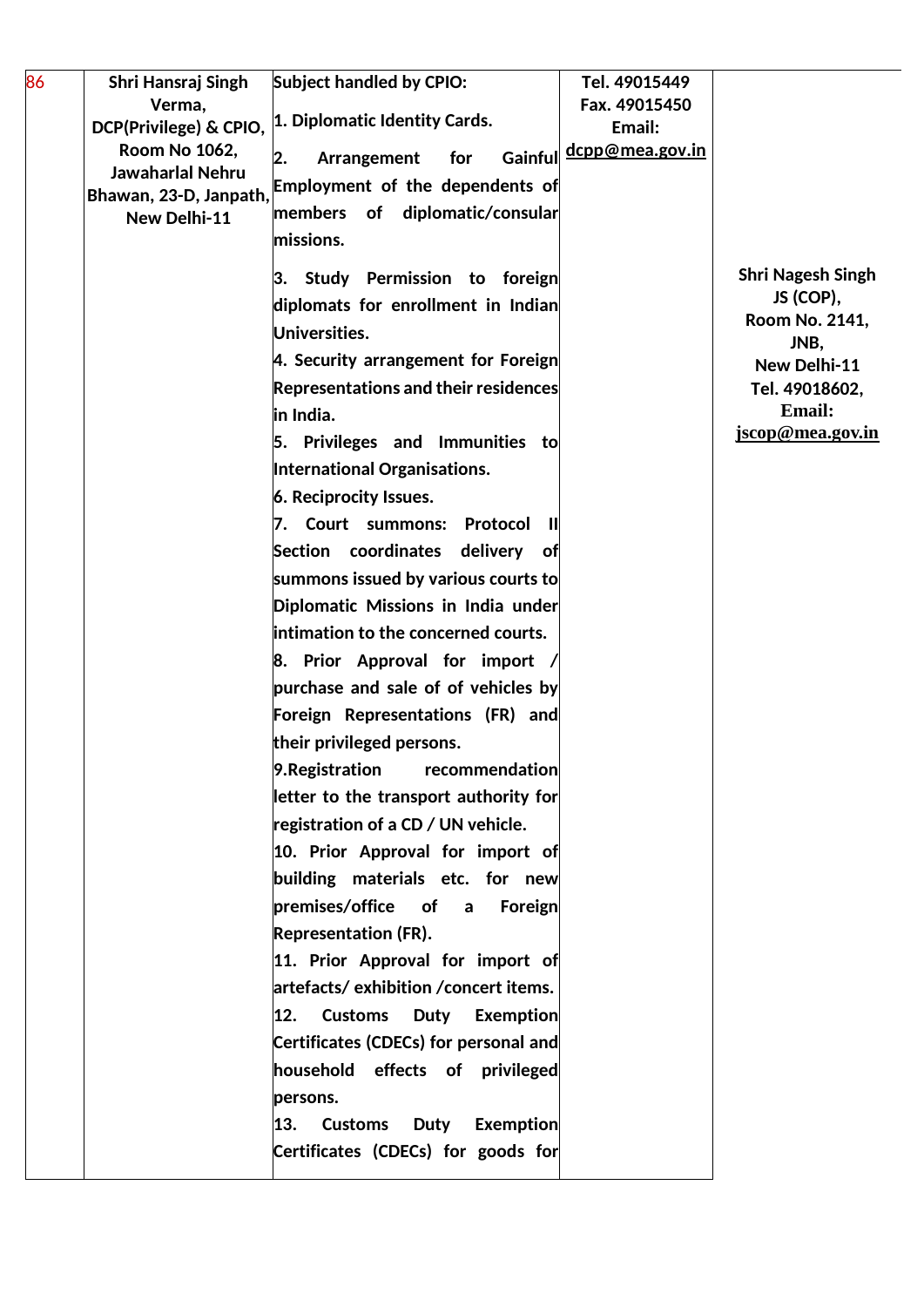|  | official use. Excise Duty Exemption      |  |
|--|------------------------------------------|--|
|  | Certificates (EDEC) for vehicles         |  |
|  | etc. Since GST has come into force       |  |
|  | $w.e.f. 1 July. 2017, is suance of EDEC$ |  |
|  | has been done away with.                 |  |
|  |                                          |  |
|  |                                          |  |
|  |                                          |  |
|  |                                          |  |
|  |                                          |  |
|  |                                          |  |
|  |                                          |  |
|  |                                          |  |
|  |                                          |  |
|  |                                          |  |
|  |                                          |  |
|  |                                          |  |
|  |                                          |  |
|  |                                          |  |
|  |                                          |  |
|  |                                          |  |
|  |                                          |  |
|  |                                          |  |
|  |                                          |  |
|  |                                          |  |
|  |                                          |  |
|  |                                          |  |
|  |                                          |  |
|  |                                          |  |
|  |                                          |  |
|  |                                          |  |
|  |                                          |  |
|  |                                          |  |
|  |                                          |  |
|  |                                          |  |
|  |                                          |  |
|  |                                          |  |
|  |                                          |  |
|  |                                          |  |
|  |                                          |  |
|  |                                          |  |
|  |                                          |  |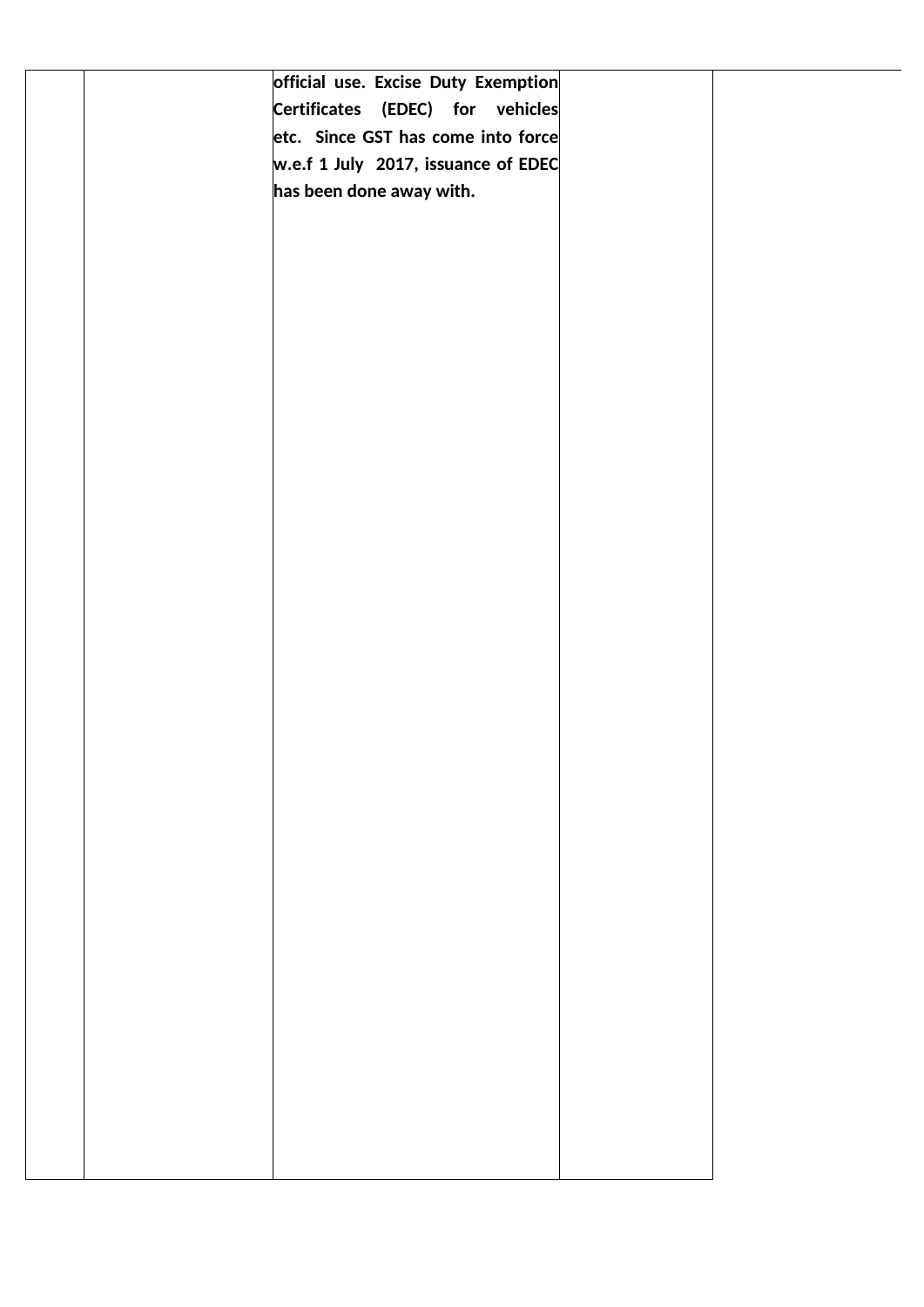|    |                             | <b>RTI Cell</b>                      |                         |                            |
|----|-----------------------------|--------------------------------------|-------------------------|----------------------------|
| 87 | Ms. Deepa Jain,             | <b>Nodal RTI Cell</b>                | Tel: 49015300           |                            |
|    | US(RTI),                    |                                      | usrti@mea.gov.in        | <b>Shri Kartik Pandey,</b> |
|    | <b>Room No. 1024</b>        |                                      |                         | Director(ADP)              |
|    | <b>Jawaharlal Nehru</b>     |                                      |                         | Room. No. 4095, , 'B'      |
|    | Bhawan, 23-D, Janpath,      |                                      |                         | Wing, Jawaharlal Nehru     |
|    | New Delhi-11                |                                      |                         | Bhawan, 23-D, Janpath,     |
|    |                             |                                      |                         | <b>New Delhi</b>           |
|    |                             |                                      |                         | Tel: 49015363              |
|    |                             |                                      |                         | Fax:49015364               |
|    |                             |                                      |                         | Email:                     |
|    |                             |                                      |                         | diradp@mea.gov.in          |
|    |                             | <b>SAARC</b>                         |                         |                            |
| 88 | <b>Shri S.R Patnaik</b>     | All matters relating to SAARC.       | Tel: 49018442           | <b>Shri Vishvas Vidu</b>   |
|    | <b>Under Secretary</b>      |                                      | Email:                  | Sapkal, JS(SAARC &         |
|    | (SAARC) & CPIO,             |                                      | ussaarc@mea.gov.i       | Bimstec),                  |
|    | Room No. 1056,              |                                      | $\overline{\mathbf{n}}$ | Room No. 1053,             |
|    | <b>Jawaharlal Nehru</b>     |                                      |                         | JNB,                       |
|    | Bhawan, 23-D, Janpath,      |                                      |                         | <b>New Delhi-01</b>        |
|    | <b>New Delhi</b>            |                                      |                         | Tel: 011-49016629          |
|    |                             |                                      |                         | Email:                     |
|    |                             |                                      |                         | jssaarc@mea.gov.in         |
|    |                             | Southern                             |                         |                            |
| 89 | S. Inbasekhar,              | All Southern Divison related matters | Tel:49015229            | Shri Manish,               |
|    | Director(South) & CPIO,     |                                      | Email:dirsouth@m        | JS(South & Nalanda) &      |
|    | <b>Ministry of External</b> |                                      | ea.gov.in               | <b>CPIO</b>                |
|    | Affairs, Jawaharlal         |                                      |                         | Room No. 3009, 'A'         |
|    | Nehru Bhavan, Room          |                                      |                         | Wing, JNB, New Delhi.      |
|    | No. 3005 23-D Janpath       |                                      |                         | Tel: 49015244              |
|    | Road, New Delhi,            |                                      |                         | Fax: 49015247              |
|    |                             |                                      |                         | Email.                     |
|    |                             |                                      |                         | jssouth@mea.gov.in         |
|    |                             | <b>UNES</b>                          |                         |                            |
| 90 | Shri Rashmi Ranjan          | All matters relating to the economic | Tel: 4901 8419          | Shri Vijay Khanduja,       |
|    | Sethy                       | and social side of UNES.             | Email:                  | Director (UNES), Room      |
|    | SO(UNES) & CPIO,            |                                      | soun1@mea.gov.in        | No. 1039,                  |
|    | R. No. 1029,                |                                      |                         | <b>Jawaharlal Nehru</b>    |
|    | <b>Jawaharlal Nehru</b>     |                                      |                         | Bhawan, 23-D, Janpath,     |
|    | Bhawan, 23-D, Janpath,      |                                      |                         | <b>New Delhi</b>           |
|    | <b>New Delhi</b>            |                                      |                         | Tel: 49018423              |
|    |                             |                                      |                         | Email:dirun@mea.gov.i      |
|    |                             |                                      |                         | $\overline{\mathbf{n}}$    |
|    |                             |                                      |                         |                            |
|    |                             |                                      |                         |                            |
|    |                             |                                      |                         |                            |
|    |                             |                                      |                         |                            |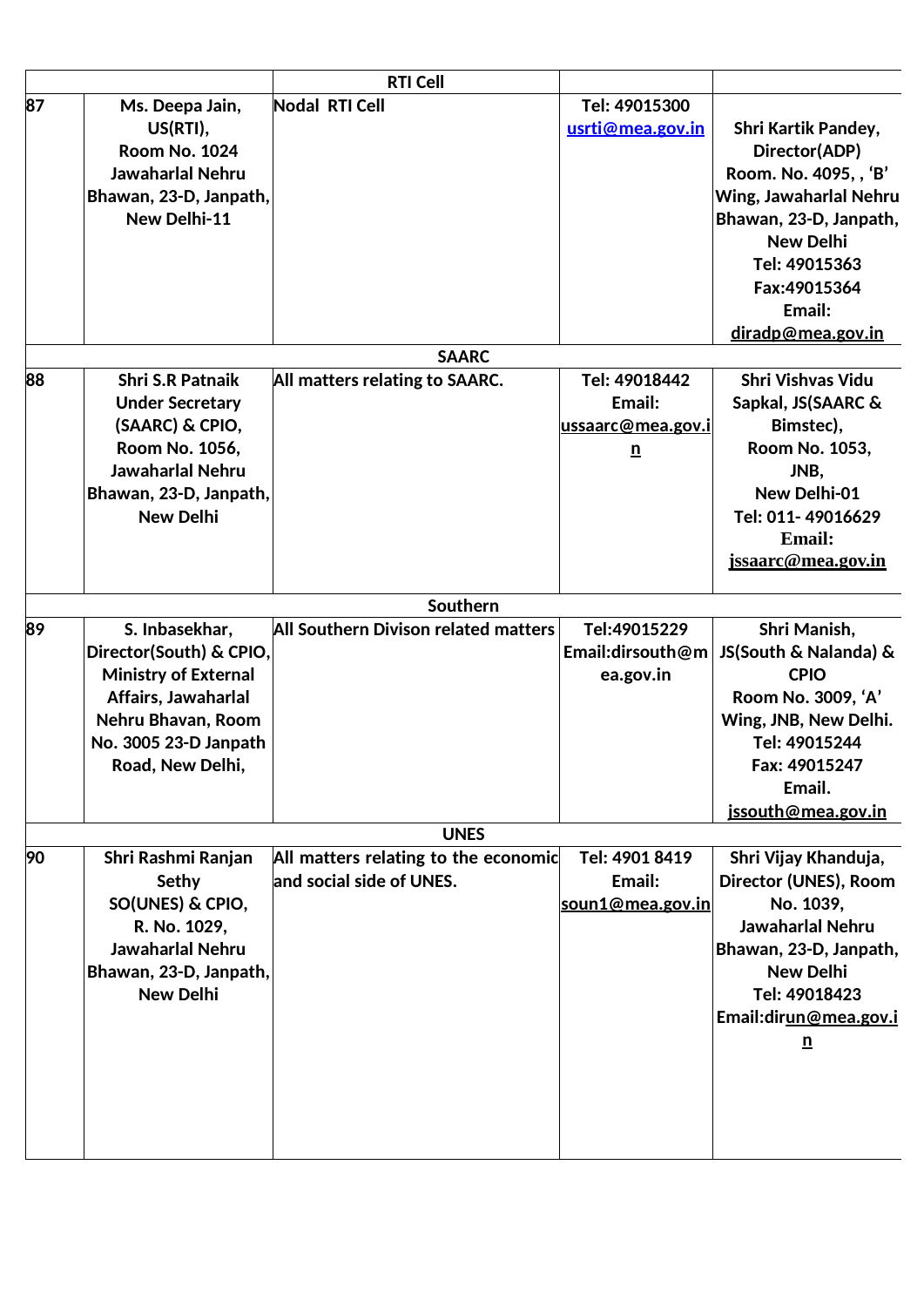|    |                                                                                                                                               | <b>UNP</b>                                                                                                                                                                                                                                                                                                                                                   |                                                      |                                                                                                                                                                                           |
|----|-----------------------------------------------------------------------------------------------------------------------------------------------|--------------------------------------------------------------------------------------------------------------------------------------------------------------------------------------------------------------------------------------------------------------------------------------------------------------------------------------------------------------|------------------------------------------------------|-------------------------------------------------------------------------------------------------------------------------------------------------------------------------------------------|
| 91 | <b>Smt T. Angeline</b>                                                                                                                        | UNSC Reform process, UN Peace                                                                                                                                                                                                                                                                                                                                | Tel: 49018411                                        |                                                                                                                                                                                           |
|    | Premlatha, DS(UNP) & Operations,<br>CPIO,<br><b>Room No 2029,</b><br>Jawaharlal Nehru<br>Bhawan, 23-D, Janpath, General),<br><b>New Delhi</b> | <b>UNMOGIP.</b><br>Responsibility to protect and atrocity dsunp@mea.gov.in<br>crime laws, election officer (UNSC<br>non-permanent seat + UN Secretary<br>thematic<br><b>UNSC</b><br>issues/political<br><b>Budget</b><br>issues,<br><b>Related, Non-Aligned Movement, UN</b><br>Democracy Fund (UNDEF), IIDEA,<br><b>CCIT, Anti Maritime Piracy Bill etc</b> | Email:                                               | Dr. Vidhu P. Nair,<br>Director (UNP)<br>Room No. 2018,<br>Jawaharlal Nehru<br>Bhawan, 23-D, Janpath,<br><b>New Delhi</b><br>Tel: 49018413<br>Fax: 49018412<br>Email:<br>dirunp@mea.gov.in |
|    |                                                                                                                                               | <b>WANA Division</b>                                                                                                                                                                                                                                                                                                                                         |                                                      |                                                                                                                                                                                           |
| 92 | Shri R.K. Singh,<br>Dir(WANA) & CPIO,<br>Room No.3099<br><b>JNB</b><br>New Delhi-11                                                           | All matters dealt with by WANA<br><b>Division</b>                                                                                                                                                                                                                                                                                                            | Tel.49016633<br>Email: dirwana@me<br><u>a.gov.in</u> | Dr. B. Bala Bhaskar<br>JS (WANA)<br>Room No. 2151,<br>JNB,<br>New Delhi-11<br>Tel. 49018175<br>Email:<br>jswana@mea.gov.in                                                                |
|    |                                                                                                                                               | <b>Welfare Division</b>                                                                                                                                                                                                                                                                                                                                      |                                                      |                                                                                                                                                                                           |
| 93 | Ms. Deepa Jain,<br>US(Welfare) & CPIO,<br>Room No. 1024,<br><b>Jawaharlal Nehru</b><br>Bhawan, 23-D, Janpth,<br>New Delhi-11                  | All matters relating to welfare and<br>recreational facilities/activities for<br>MEA personnel.                                                                                                                                                                                                                                                              | Tel.-49015321<br>E-mail:                             | Shri Ohm Prakash, JS<br>(Welfare) & FAA,<br>uswel@mea.gov.in Room No. 3097 JNB, 23-<br>D, Janpath, New Delhi<br>Tel: 49015315<br>Email:<br>jswel@mea.gov.in                               |